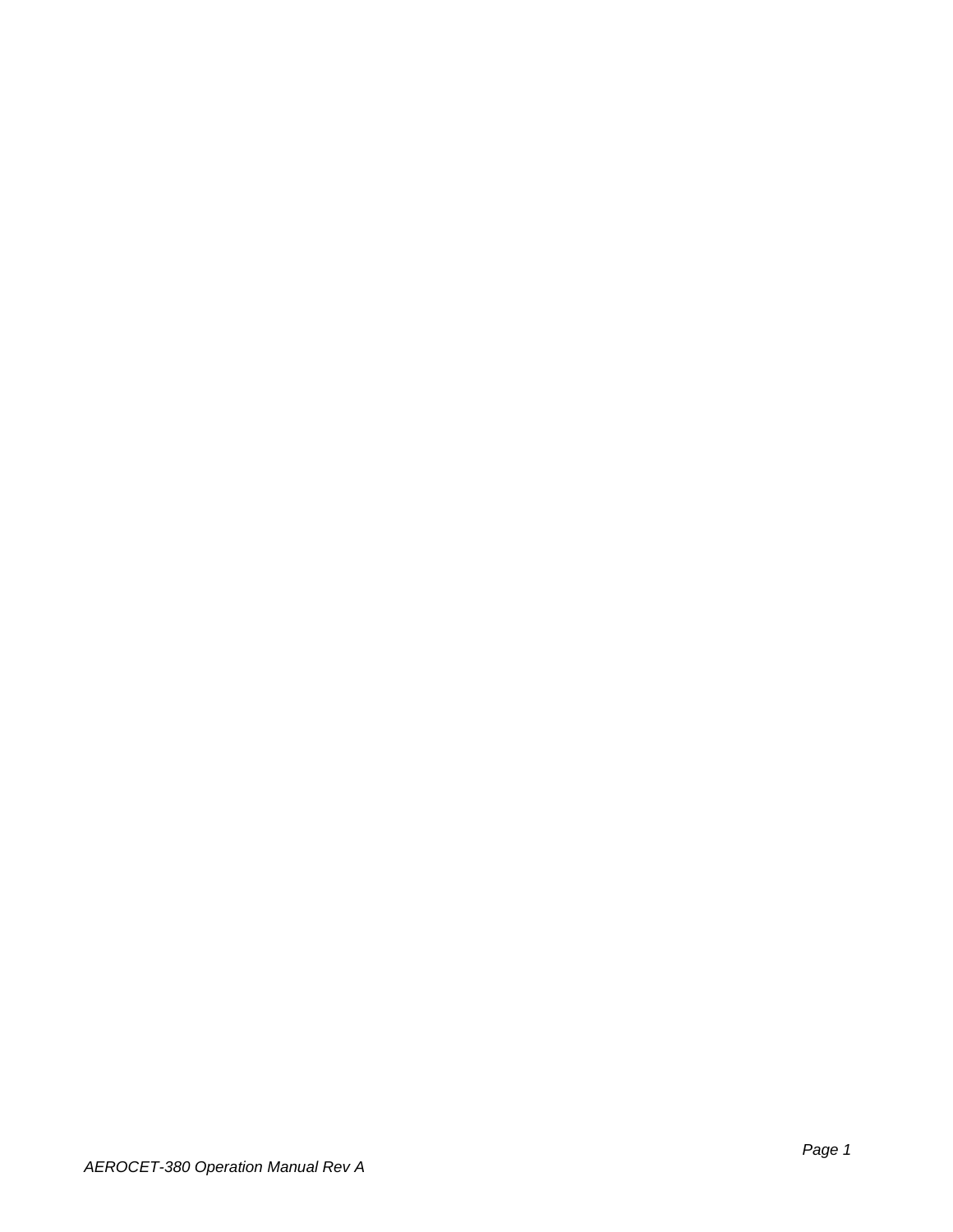# **Copyright Notice**

AEROCET-380 Manual

© Copyright 2022 Met One Instruments, Inc. All Rights Reserved Worldwide. No part of this publication may be reproduced, transmitted, transcribed, stored in a retrieval system, or translated into any other language in any form by any means without the express written permission of Met One Instruments, Inc.

# **Technical Support**

Should you require support, please consult your printed documentation to resolve your problem. If you are still experiencing difficulty, you may contact a Technical Service representative during normal business hours—7:00 a.m. to 4:00 p.m. Pacific Time, Monday through Friday.

- Voice: (541) 471-7111
	- Fax: (541) 471-7116
- E-Mail: service@metone.com
	- Mail: Technical Services Department Met One Instruments, Inc. 1600 NW Washington Blvd. Grants Pass, OR 97526

## **NOTICE**

**CAUTION—Use of controls or adjustments or performance of procedures other than those specified herein may result in hazardous radiation exposure.**

**WARNING—This product, when properly installed and operated, is considered a Class I laser product. Class I products are not considered to be hazardous.**

**There are no user serviceable parts located inside the cover of this device.** 

**Do not attempt to remove the cover of this product. Failure to comply with this instruction could cause accidental exposure to laser radiation.**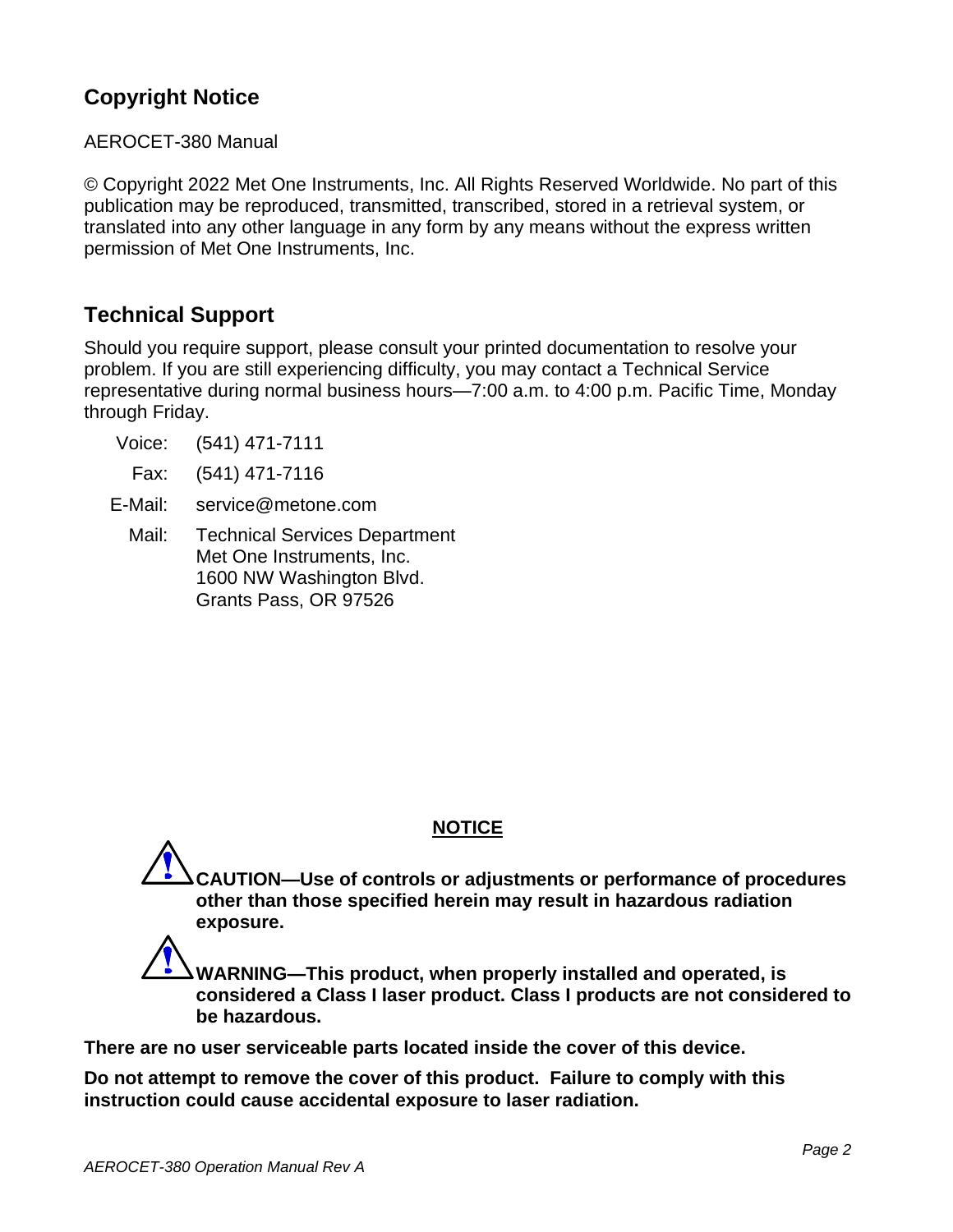# **Table of Contents**

| 1            |                |    |
|--------------|----------------|----|
|              | 1.1            |    |
|              | 1.2            |    |
|              | 1.3            |    |
|              | 1.4            |    |
|              | 1.5            |    |
| $\mathbf{2}$ |                |    |
|              |                |    |
|              | 2.1            |    |
|              | 2.2            |    |
|              | 2.3            |    |
|              | 2.4            |    |
| 3            |                |    |
| 4            |                |    |
|              | 4.1            |    |
|              | 4.2            |    |
|              | 4.3            |    |
|              | 4.3.1<br>4.3.2 |    |
|              | 4.3.3          |    |
| 5            |                |    |
|              | 5.1            |    |
|              | 5.2            |    |
|              | 5.2.1          |    |
|              | 5.2.2          |    |
|              | 5.2.3<br>5.2.4 |    |
|              | 5.2.5          |    |
|              | 5.3            |    |
|              | 5.3.1          |    |
|              | 5.3.2          |    |
|              | 5.3.3<br>5.3.4 |    |
|              | 5.4            |    |
|              | 5.4.1          |    |
|              | 5.4.2          |    |
|              | 5.4.3          |    |
|              | 5.4.4<br>5.4.5 |    |
|              | 5.5            |    |
|              |                |    |
| 6            |                | 21 |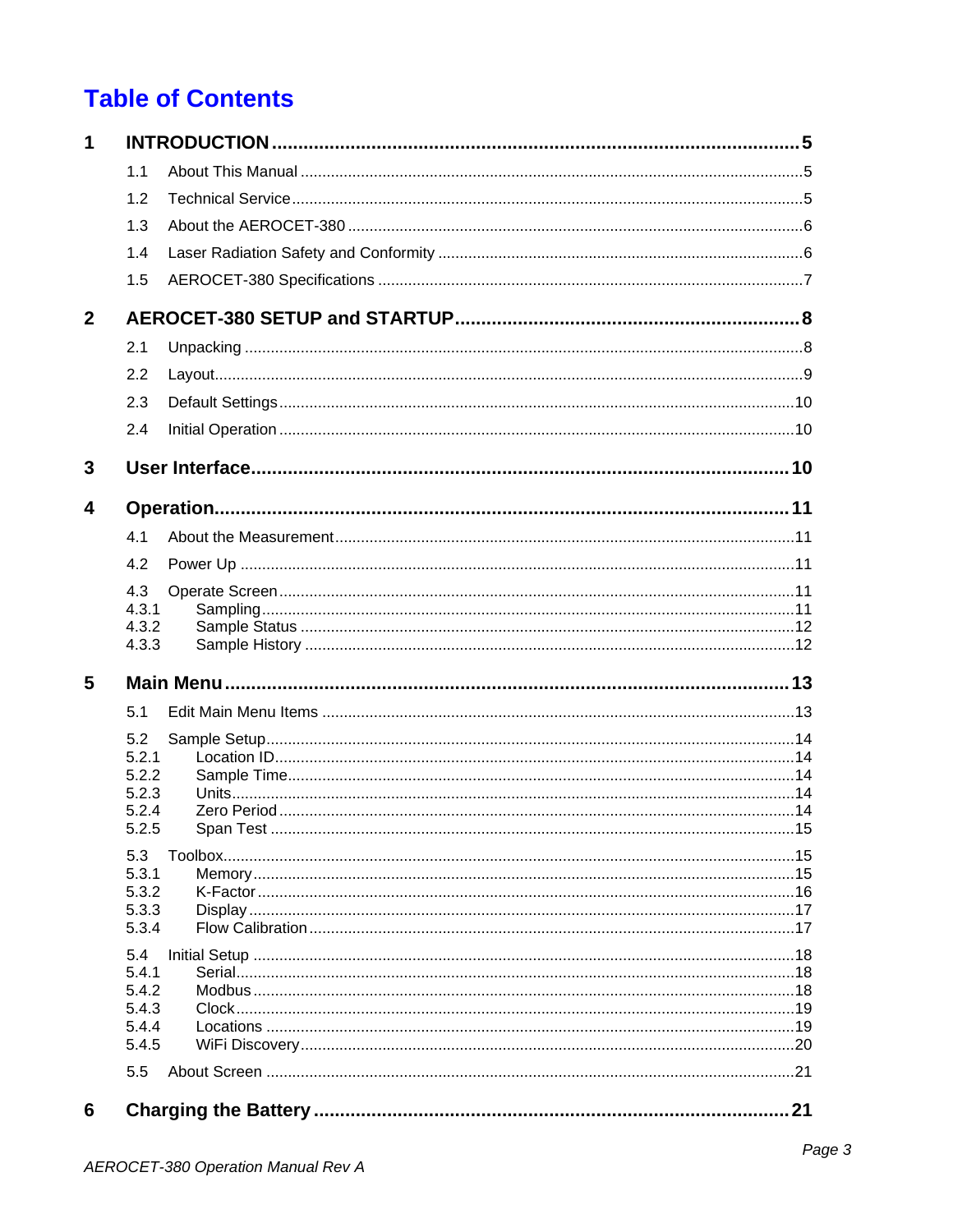| $\overline{7}$ |                       | 22   |
|----------------|-----------------------|------|
| 9              |                       |      |
|                | 9.1<br>9.1.1          |      |
|                | 9.1.2<br>9.1.3        |      |
|                | 9.2<br>9.2.1<br>9.2.2 |      |
|                | 9.3<br>9.3.1<br>9.3.2 |      |
| 10             |                       |      |
|                |                       |      |
|                |                       |      |
|                |                       |      |
|                |                       |      |
|                |                       |      |
| 11             |                       | . 31 |
| 12             |                       | 32   |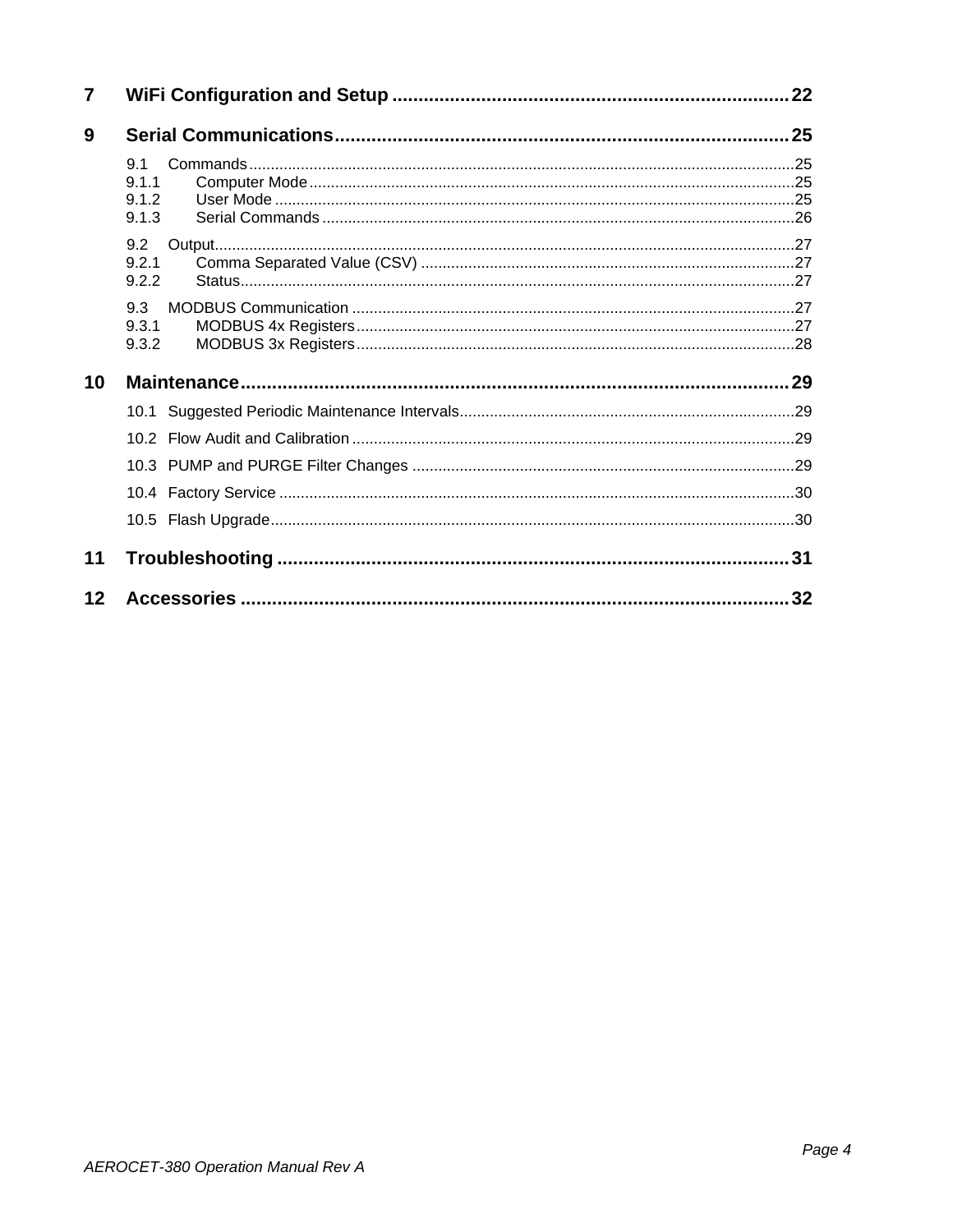# <span id="page-5-0"></span>**1 INTRODUCTION**

#### <span id="page-5-1"></span>**1.1 About This Manual**

This document is organized with the most important information grouped together for easy reference by the user. All AEROCET-380 owners and operators should read and understand the sections on installation, setup, and field calibrations. Other sections that provide in-depth information on subjects such as theory, diagnostics, accessories, and alternate settings provide valuable information which should be consulted as needed. Electronic version of this manual is also available.

#### <span id="page-5-2"></span>**1.2 Technical Service**

This manual is structured by customer feedback to provide the required information for setup, operation, testing, maintaining, and troubleshooting your AEROCET-380 unit. Should you still require support after consulting your printed documentation, we encourage you to contact one of our expert Technical Service representatives during normal business hours of 7:00 a.m. to 4:00 p.m. Pacific Time, Monday through Friday. In addition, technical information and service bulletins are often posted on our website. Please contact us and obtain a Return Authorization (RA) number before sending any equipment back to the factory. This allows us to track and schedule service work and to expedite customer service. Please have your instrument serial number available when contacting the manufacturer.

| <b>Contact</b> | Tel: (541) 471 7111       | <b>Address:</b> Met One Instruments, Inc. |
|----------------|---------------------------|-------------------------------------------|
| Information:   | Fax: (541) 471 7116       | 1600 NW Washington Blvd.                  |
|                | Web: www.metone.com       | Grants Pass, Oregon 97526                 |
|                | Email: service@metone.com | U.S.A.                                    |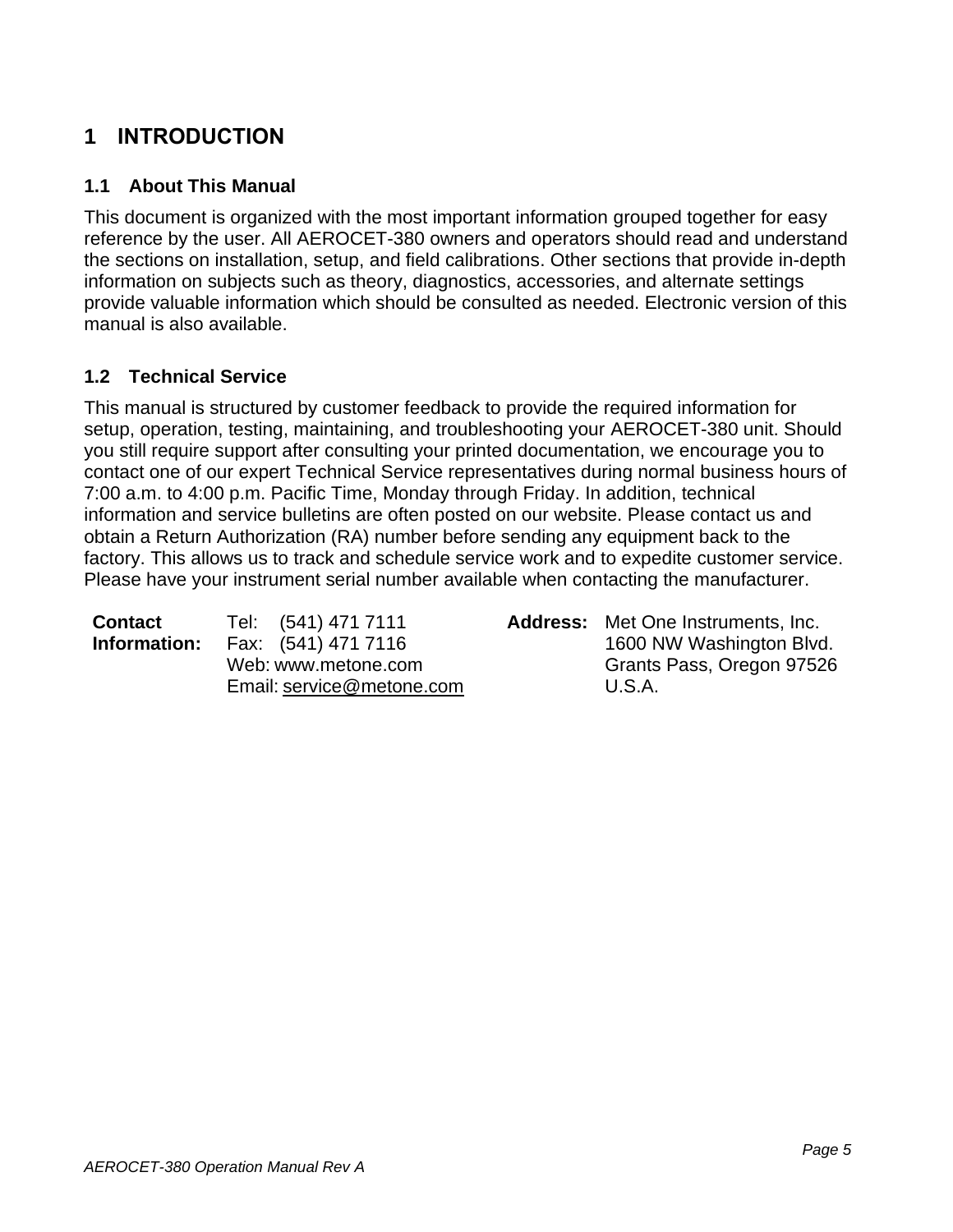## <span id="page-6-0"></span>**1.3 About the AEROCET-380**

The Met One Instruments, Inc. model AEROCET-380 is a type of nephelometer which measures real-time airborne TSP particulate concentration levels using the principle of forward laser light scatter.

#### **Laser Light Scatter System**

Sample air is drawn into the AEROCET-380 and through the laser optical module, where the particulate in the sample air stream scatters the laser light through reflective and refractive properties. This scattered light is collected onto a photodiode detector at a near-forward angle, and the resulting electronic signal is processed to determine a continuous, real-time measurement of airborne particulate mass concentrations.

#### <span id="page-6-1"></span>**1.4 Laser Radiation Safety and Conformity**

#### **The AEROCET-380 is considered a Class I laser product. Class I products are not considered to be hazardous.**

This system contains a diode laser operating at < 5 mW power and 670 nm wavelength. This is visible to the naked eye and can cause damage to the eye if directly exposed. A protective optical housing fully encapsulates the laser beam and optics system within the AEROCET-380. Do not attempt to disassemble the optical module. Failure to comply with this instruction could cause accidental exposure to laser radiation. The manufacture certifies that this product operates in compliance with following standards and regulations:

• **FDA / CDRH This product is tested and complies with 21 CFR, Subchapter J, of the health and Safety Act of 1968.**

#### • **US 21 CFR 1040.10.**

Always power down the system whenever service or repair work is being performed inside the instrument enclosure. Only trained technicians should attempt to repair the AEROCET-380.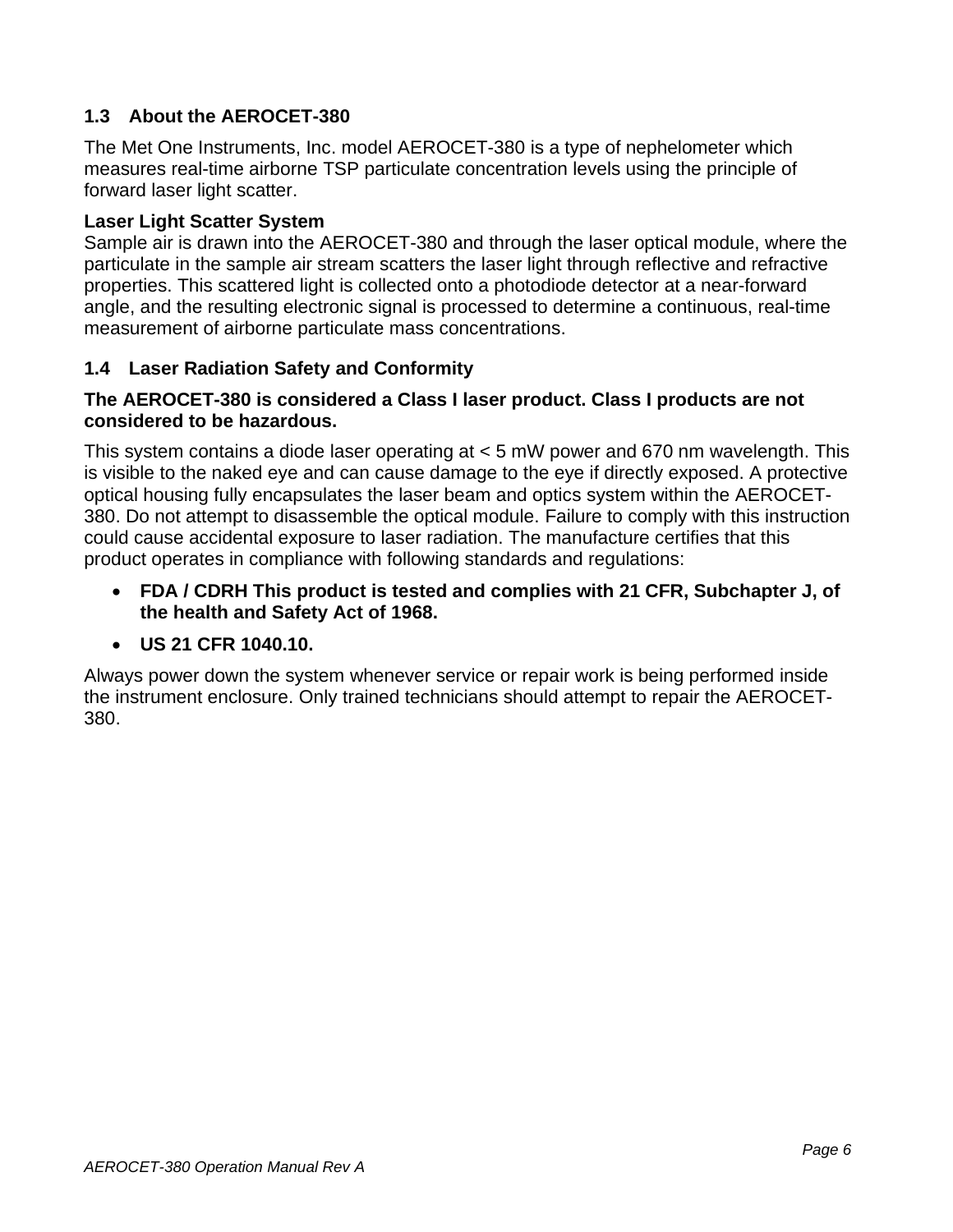# <span id="page-7-0"></span>**1.5 AEROCET-380 Specifications**

| <b>PARAMETER</b>                  | <b>SPECIFICATION</b>                                                   |
|-----------------------------------|------------------------------------------------------------------------|
| <b>Measurement Principles:</b>    | Particulate concentration by forward light scatter laser Nephelometer. |
| <b>Measurement Range:</b>         | 0 to 100 mg/m <sup>3</sup> (0 to 100,000 $\mu$ g/m <sup>3</sup> )      |
| <b>Measurement Sensitivity:</b>   | $0.001$ mg/m <sup>3</sup> .                                            |
| <b>Nephelometer Accuracy:</b>     | $\pm$ 5% traceable standard with 0.6 $\mu$ m PSL.                      |
| <b>Particle Size Sensitivity:</b> | 0.1 to 100 µm. Optimal sensitivity 0.5 to 10 µm particles.             |
| <b>Long Term Stability:</b>       | 5% with clean optics.                                                  |
| <b>Laser Type:</b>                | Diode Laser, 5 mW, 670nm. Visible red.                                 |
| Display:                          | 3.5" color LCD.                                                        |
| <b>Flow Rate:</b>                 | 2.0 liters/minute $\pm$ 0.1 LPM. Actual volumetric flow.               |
| <b>Pump Type:</b>                 | Brushless Diaphragm (20,000 hour).                                     |
| Power:                            | Input: 14.8V Li Battery, Output: 16.8VDC @ 1.8A                        |
| <b>Power Consumption:</b>         | 5.25 W.                                                                |
| Digital I/O:                      | RS-485, USB C, WiFi                                                    |
| <b>Purge Filter</b>               | 0.01 micron                                                            |
| <b>Pump Filter:</b>               | 5.0 micron.                                                            |
| <b>Serial Communication:</b>      | ASCII, MODBUS                                                          |
| <b>Internal Data Storage</b>      | $>15,000$ records                                                      |
| <b>Operating Temperature:</b>     | $0 - 40^{\circ}C$                                                      |
| <b>Ambient Humidity Range:</b>    | 0 to 90% RH, non-condensing.                                           |
| <b>Factory Service Interval:</b>  | 24 Months typical, under continuous use in normal ambient air.         |
| <b>Unit Weight:</b>               | 2.3kg (5.1lbs)                                                         |
| <b>Unit Dimensions:</b>           | 21.6cm high, 15.2cm wide, 21.0cm deep (8.5" x 6.0" x 8.25")            |

**Specifications may be subject to change without notice**.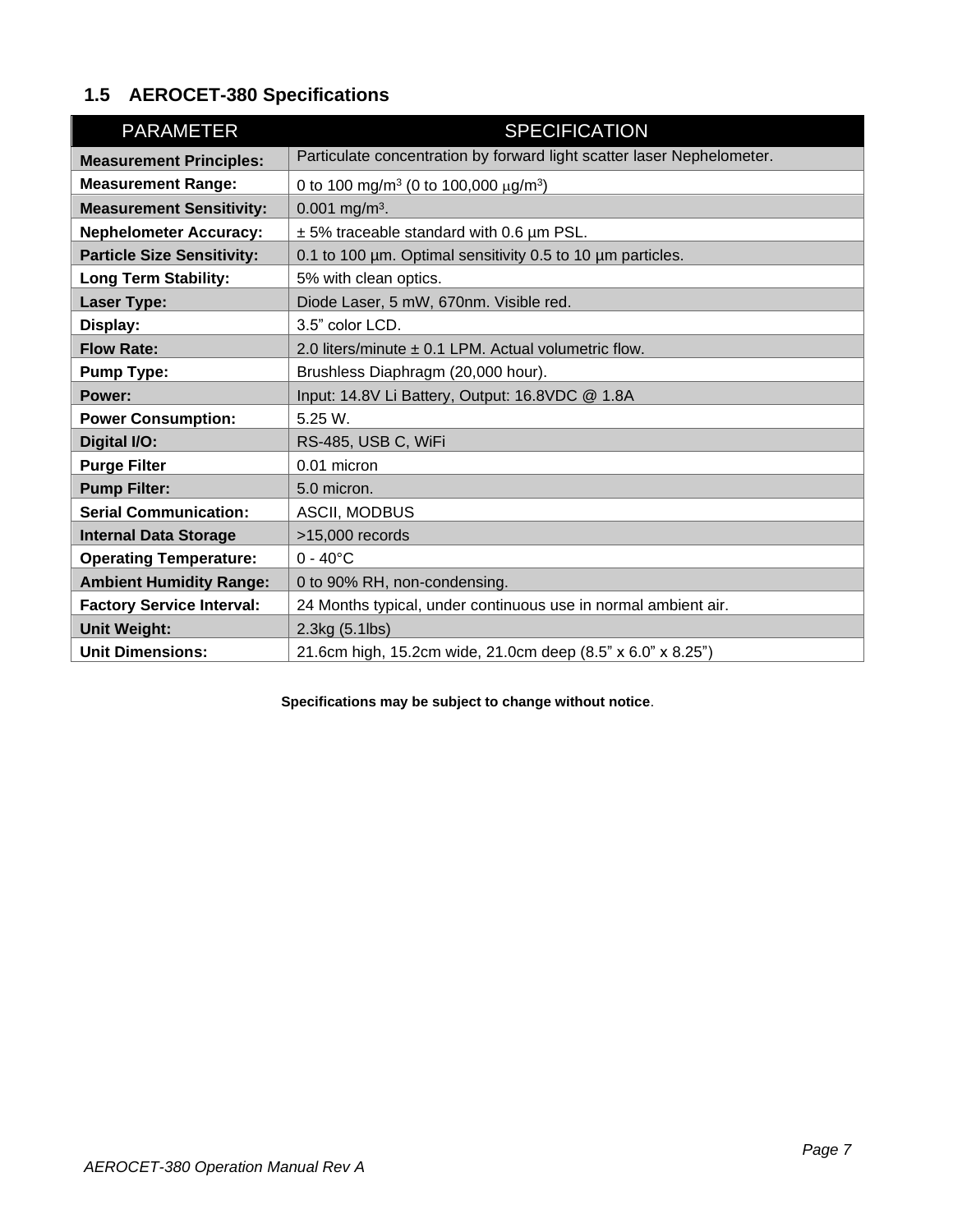# <span id="page-8-0"></span>**2 AEROCET-380 SETUP and STARTUP**

<span id="page-8-1"></span>The following sections cover unpacking, layout and performing a test run to verify operation.

#### **2.1 Unpacking**

When unpacking a new AEROCET-380, verify that the contents are undamaged. Any damages incurred to the equipment during shipping are the responsibility of the carrier. If any damage to the shipment is noticed before unpacking, **a claim must be filed with the commercial carrier immediately**. You should follow any special unpacking instructions provided by the carrier as you then carefully remove all items from the containers and inspect each component. It is recommended to document and photograph all damaged packages and items before, during, and after unpacking them. Contact Met One Instruments (see section [1.2](#page-5-2) of this manual) to arrange for any replacement items needed.

See section [12](#page-32-0) Accessories for more details.

#### **ATTENTION:**

A Silicon Labs CP210x Driver for the USB connection must be installed before connecting to the USB Type C port.

Driver download weblink:<https://metone.com/usb-drivers/>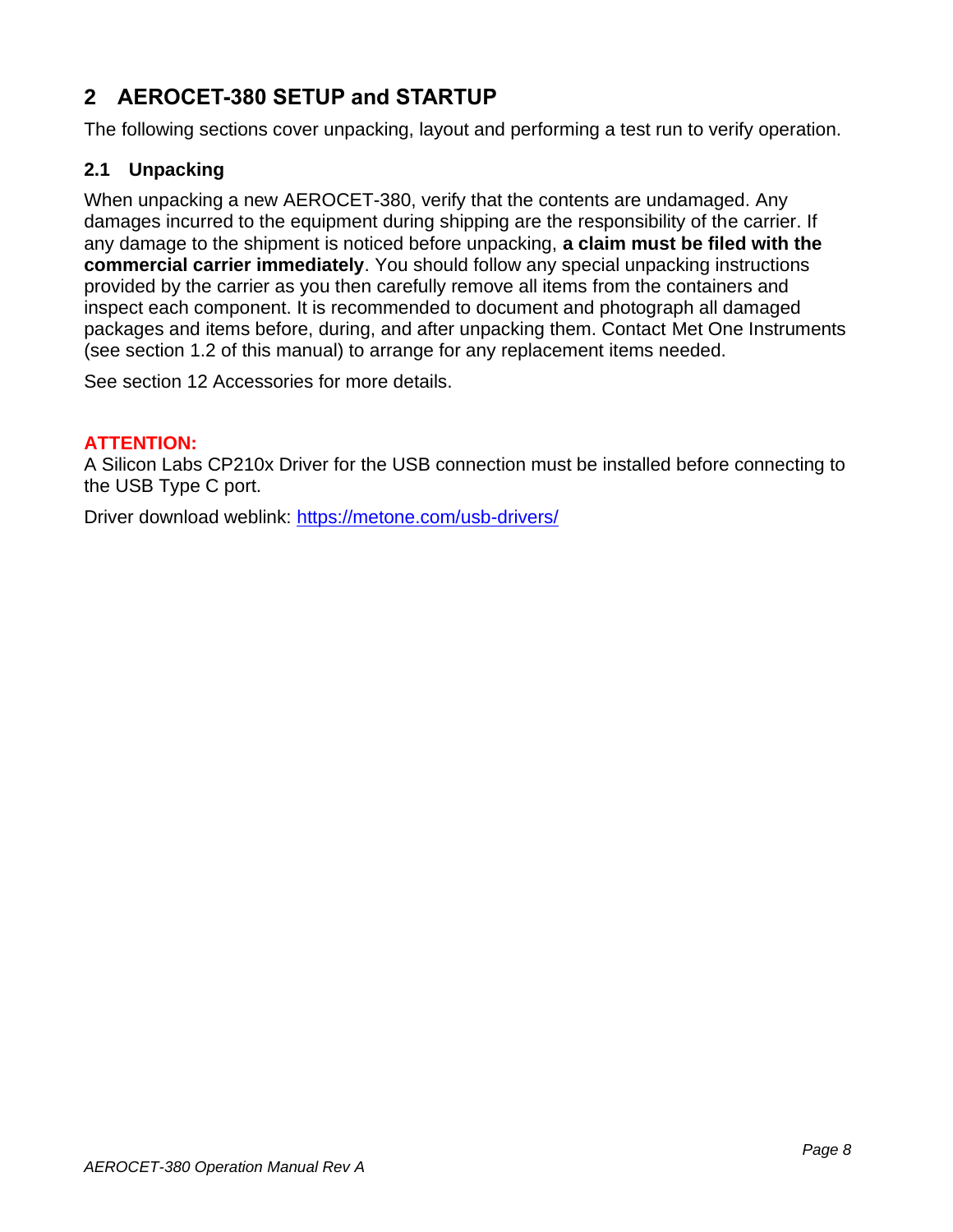#### <span id="page-9-0"></span>**2.2 Layout**



**Figure 2-1 - AEROCET-380 Layout**

| <b>Component</b>    | <b>Description</b>                                                                                                                             |
|---------------------|------------------------------------------------------------------------------------------------------------------------------------------------|
| <b>Power Switch</b> | Switch that turns the AEROCET-380 on or off. Press up to turn on and<br>press down to turn off.                                                |
| Charging Jack       | Input jack for the battery charger. This connection charges the internal<br>battery pack and provides continuous operating power for the unit. |
| RS-485 Port         | For RS-485 serial communication. Optional cable required.                                                                                      |
| <b>USB C Port</b>   | For USB serial communication.                                                                                                                  |
| <b>Pump Filter</b>  | A 5 micron pump filter keeps any large particles from entering the<br>sample pump.                                                             |
| <b>Purge Filter</b> | A 0.01 micron purge filter cleans the recirculated purge air which is used<br>to keep the optics clean during normal operation.                |
| Display             | 3.5" color LCD display.                                                                                                                        |
| Keypad              | 2 key membrane keypad.                                                                                                                         |
| <b>Rotary Dial</b>  | Multifunction dial (rotate and press).                                                                                                         |
| Inlet               | Ambient air inlet                                                                                                                              |
| TSP Cap             | The TSP cap prevents bugs and other large debris from combining with<br>the air sample. It attaches over the air inlet nozzle.                 |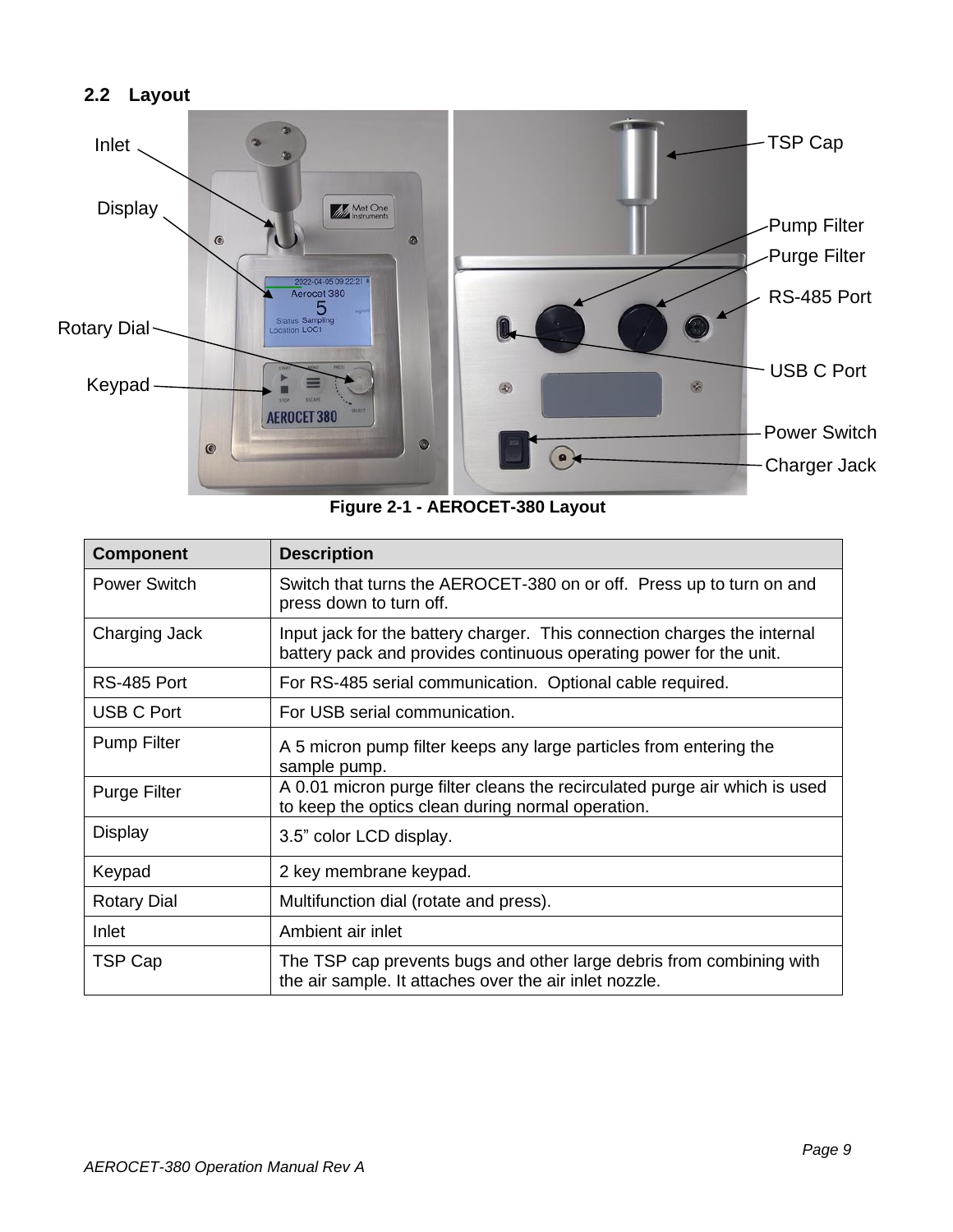#### <span id="page-10-0"></span>**2.3 Default Settings**

The AEROCET-380 comes with the user settings configured as follows:

| <b>Parameter</b>        | <b>Value</b> |
|-------------------------|--------------|
| Sample Location ID      |              |
| Sample Time             | 5 Minutes    |
| <b>Self Test Period</b> | 1 Hour       |
| <b>Count Units</b>      | uq/m3        |
| <b>Baud Rate</b>        | 115200       |
| K Factor                | 1.0          |

#### <span id="page-10-1"></span>**2.4 Initial Operation**

Before operating the AEROCET-380 for the first time, it is recommended that the unit be fully charged. Information regarding charging the battery is found in Section [6](#page-21-1) of this manual.

Complete the following steps to verify proper operation.

- 1. Press the power switch up to turn on the power.
- 2. Observe the Startup screen for 2 seconds then the Operate screen (Section [4.1\)](#page-11-1)
- 3. Press **START/STOP** key. The AEROCET-380 will run a purge cycle, then a zero cycle, then begin sampling.
- 4. Observe the PM level on the display.
- 5. The unit is ready for use.

# <span id="page-10-2"></span>**3 User Interface**

The AEROCET-380 user interface is composed of a rotary dial, 2 button keypad, and an LCD display. The following table describes keypad functionality. Note some keys have more than one function.

| <b>Key</b>                   | <b>Description</b>                                                                                                                                      |
|------------------------------|---------------------------------------------------------------------------------------------------------------------------------------------------------|
| <b>START</b><br><b>STOP</b>  | Operate Screen: Starts or stops a sample.<br>Settings Menu: Return to Operate screen.<br>Edit Setting: Cancel edit mode and return to Operate screen.   |
| <b>MENU</b><br><b>ESCAPE</b> | Operate Screen: Display the Settings menu.<br>Settings Menu: Return to previous screen.<br>Edit Setting: Cancel edit mode and return the previous menu. |
|                              | <b>Press Function</b>                                                                                                                                   |
|                              | Operate Screen: Display the sample history.<br>Settings Menu: Select the highlighted menu item.<br>Edit Setting: Enter setting edit mode.               |
|                              | <b>Dial Function</b>                                                                                                                                    |
|                              | Settings Menu: dial to move/scroll highlight to menu item.<br>Edit Setting: dial to change picklist and numerical<br>parameters                         |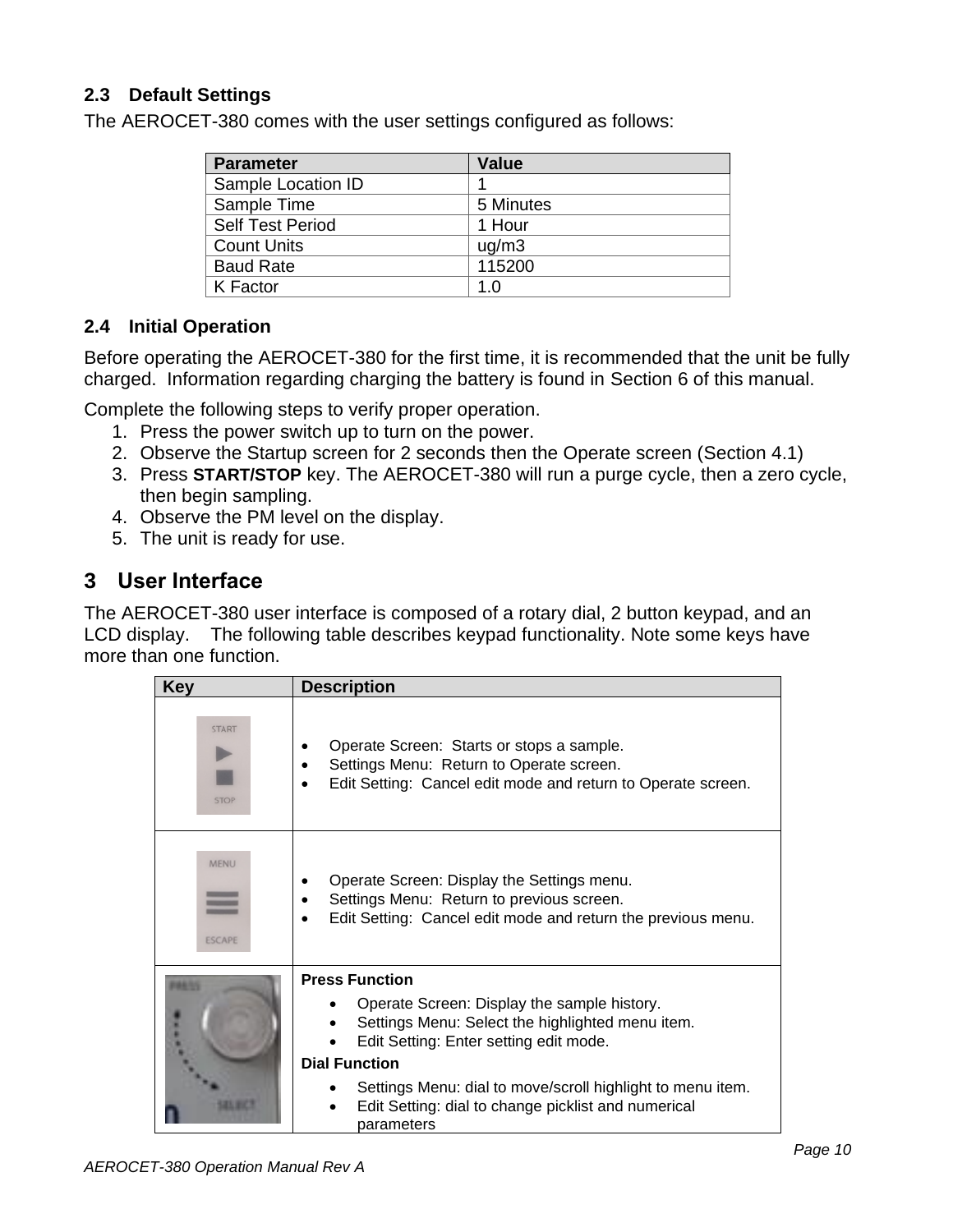# <span id="page-11-0"></span>**4 Operation**

The following sections cover the basic operation.

## <span id="page-11-1"></span>**4.1 About the Measurement**

The AEROCET-380 is a nephelometer which measures real-time airborne particulate concentration levels using the principle of forward laser light scatter. The included isokinetic probe enables the user to measure TSP (total suspended particulate) particles. Additional cyclones can be obtained to measure PM1, PM2.5, or PM10 particulate cut points.

# <span id="page-11-2"></span>**4.2 Power Up**

AEROCET-380 power is controlled by a switch located on the back of the unit. Press the power switch to the on position (towards the top of the case) to power up the unit.

The first screen shown on power up is the Startup screen. This screen briefly displays the company logo before loading the Operate Screen.

When the unit is started it first enters a Purge / Zero cycle where the purge pump is turned on to purge the dirty particles from the engine then it does a Zero calibration. The unit will then perform a span check if this is enabled in the Sample Setup before sampling begins.

When the unit is stopped, the purge pump runs again for 30 seconds to clean out the engine before leaving it dormant.

#### <span id="page-11-3"></span>**4.3 Operate Screen**

The Operate screen displays the sample status, date and time, battery status, sample data, and location. [Figure 4-1](#page-11-5) shows the Operate screen.



**Figure 4-1 - AEROCET-380 Operate Screen**

## <span id="page-11-5"></span><span id="page-11-4"></span>**4.3.1 Sampling**

The Operate Screen displays current sample information when the unit is sampling (real time data). Concentration values (ug/m3, mg/m3) are time dependent so these values may fluctuate early in the sample; however, after several seconds the measurement will stabilize. The concentration units can be changed in the Sample Setup menu.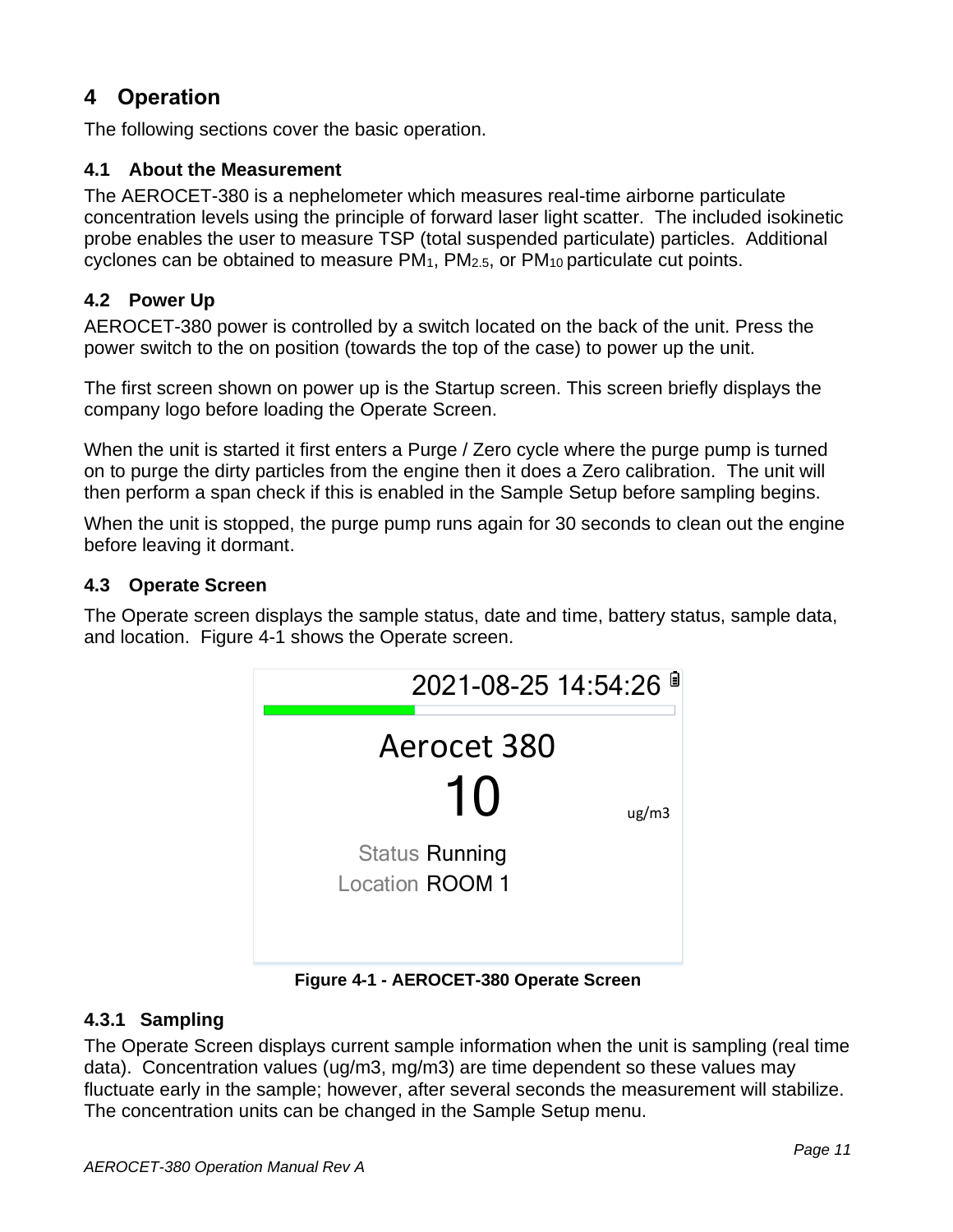## <span id="page-12-0"></span>**4.3.2 Sample Status**

The top of the Operate screen displays the status of the AEROCET-380 while the unit is sampling. A status bar fills with green as time progresses. The status line below the sample mass data indicates whether the unit is purging, zeroing, or sampling. The following table shows the various status messages and their meaning:

| <b>Status</b>             | <b>Description</b>                                                                      |
|---------------------------|-----------------------------------------------------------------------------------------|
| Purging                   | Purge pump is turned on to purge the dirty particles from the engine.                   |
| Zeroing                   | Zero calibration is performed.                                                          |
| Span<br>Settling/Sampling | Optional internal test to check that the unit can read high and zero<br>concentrations. |
| Sampling                  | The AEROCET-380 is currently counting and taking real time<br>samples.                  |
| Stopping                  | Waiting for the sample to finish before coming to a complete stop.                      |
| <b>OFF</b>                | The AEROCET-380 is not sampling.                                                        |

## <span id="page-12-1"></span>**4.3.3 Sample History**

Sample history (previous data) can be viewed on the Operate screen when the unit is stopped or sampling. Pressing the knob puts the operate screen in History Mode. History mode allows you to scroll through previously recorded samples and view the historical data.

In history mode, use the dial action of the rotary knob to scroll through the previous sample data records. Use the ESCAPE button to exit history mode. A new sample can be started without exiting the history mode by pressing the START button.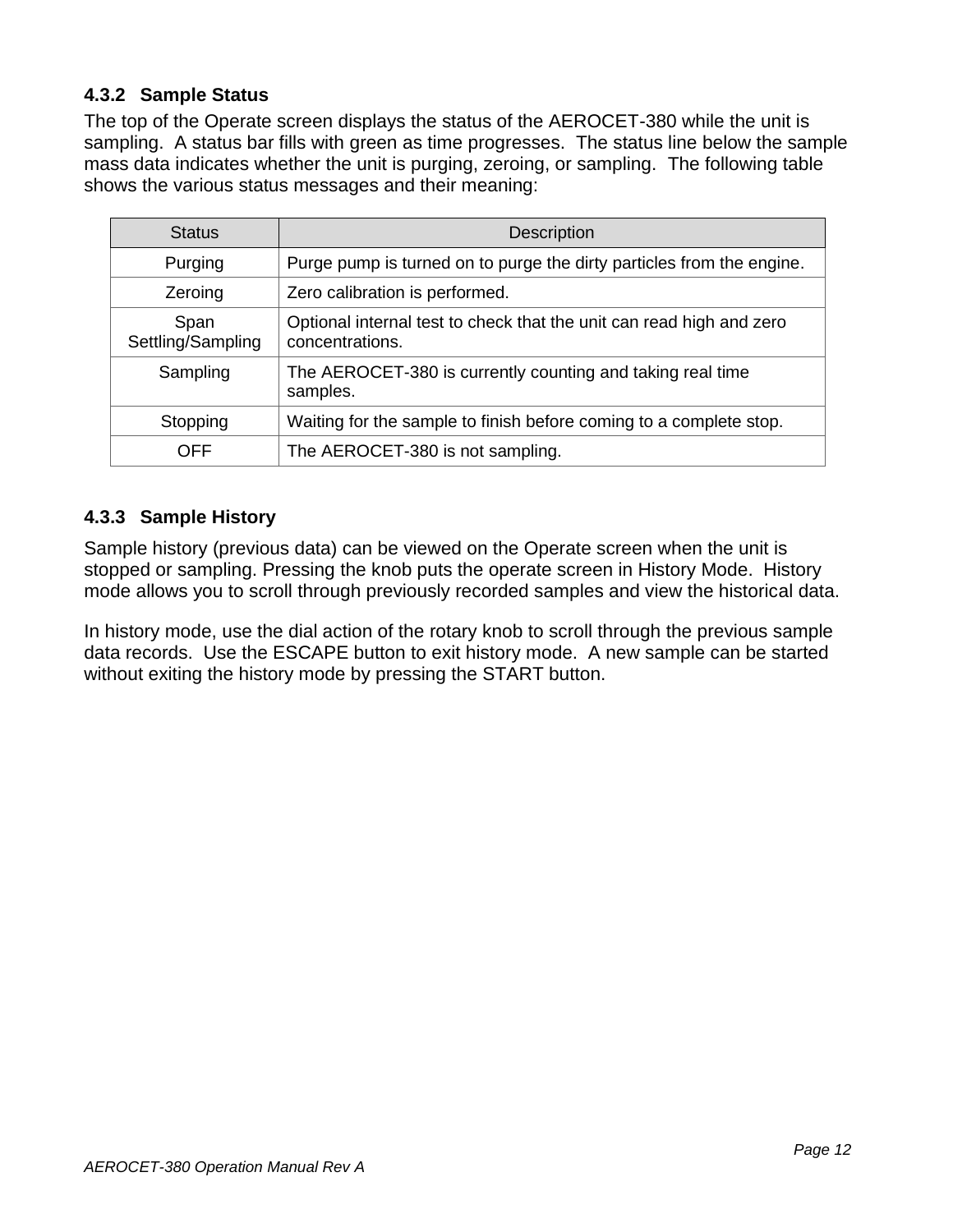# <span id="page-13-0"></span>**5 Main Menu**

The Main Menu is accessible by pressing the MENU key while on the Operate screen. The table below and [Figure 5-1s](#page-13-2)how the Main Menu items. Use the rotary dial to highlight the desired menu item and then press it to enter that menu screen.

| <b>Menu</b> Item | <b>Description</b>                                                                                         |  |
|------------------|------------------------------------------------------------------------------------------------------------|--|
| Sample Setup     | View / change location ID, sample time, concentration units,<br>zero period, and enable/disable span test. |  |
| Toolbox          | View / change memory, K-factors, display, and flow<br>calibration.                                         |  |
| Initial Setup    | View / change serial settings, clock, and locations.                                                       |  |
| About            | Display firmware version, serial number, service contact,<br>calibration date, and run time.               |  |
|                  | <b>Main Menu</b>                                                                                           |  |
| Sample Setup     |                                                                                                            |  |
|                  |                                                                                                            |  |

**Figure 5-1 - Main Menu Screen**

**Initial Setup** 

About

#### <span id="page-13-2"></span><span id="page-13-1"></span>**5.1 Edit Main Menu Items**

To change settings, press MENU to display the Main Menu, rotate the dial to navigate to the desired item and press the dial to display the item view/edit screen.

To edit pick list items (e.g. Units: ug/m3 or mg/m3), rotate the dial to navigate to the item. Press the dial to select the item. Rotate the dial to change the setting. Press the dial to save the setting or ESCAPE to cancel and return to the previous screen.

To edit alpha-numeric and numeric values (e.g. Location), rotate the dial to navigate to the item. Press the dial to select the item. Rotate the dial to increment or decrement a value. Press the dial to select the next character. Press the dial for all remaining characters to save the value or ESCAPE to cancel and return to the previous screen.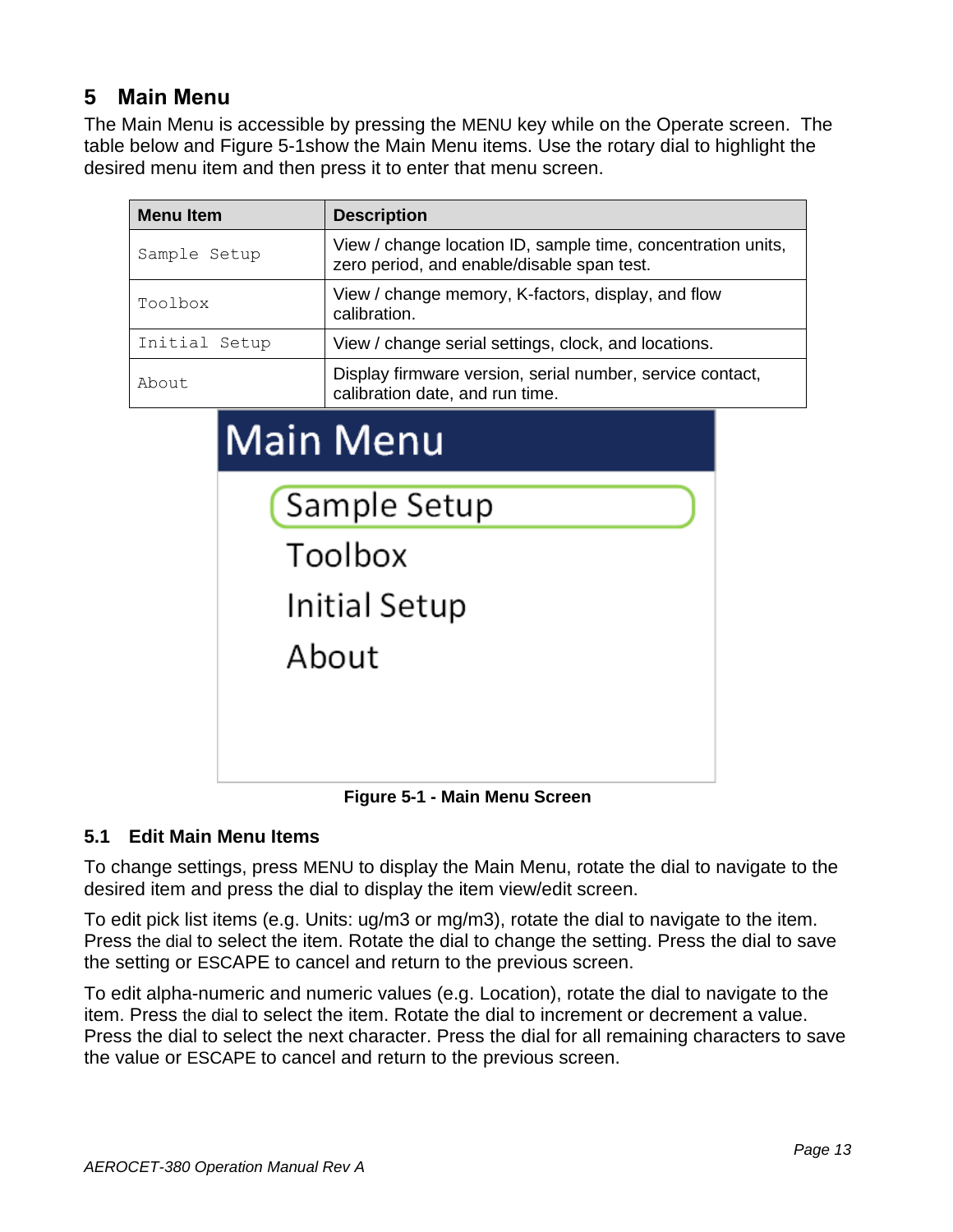# <span id="page-14-0"></span>**5.2 Sample Setup**

[Figure 5-2](#page-14-5) shows the Sample Setup screen. The 5 parameters are covered in the following sections.



**Figure 5-2 - Sample Setup Screen**

## <span id="page-14-5"></span><span id="page-14-1"></span>**5.2.1 Location ID**

The Location ID is used to assign a unique name to a location or area. This important field is included in sample data records (display and csv output). Use the dial to scroll through a list of custom location IDs. To edit the list, see toolbox location ID in section [5.4.4.](#page-19-1)

#### <span id="page-14-2"></span>**5.2.2 Sample Time**

The Sample Time is the length of time the unit will sample for. The sample time is user selectable from 1 minute, 2 minutes, 5 minutes, 10 minutes, 15 minutes, 30 minutes, or 60 minutes.

#### <span id="page-14-3"></span>**5.2.3 Units**

This setup feature allows the user to select the concentration to be displayed in ug/m3 or mg/m3.

## <span id="page-14-4"></span>**5.2.4 Zero Period**

The Zero Period allows the operator to select the Auto Zero / Self-Test time interval. This is user selectable intervals of 1-Hr, 2-Hr, 12-Hr, 24-Hr.

When the unit is started it first enters a Purge / Zero cycle where the purge pump is turned on to purge the dirty particles from the engine then it does a zero calibration. A span check then occurs after the zero calibration if it is enabled. This sequence is repeated at the interval selected for the Zero Period.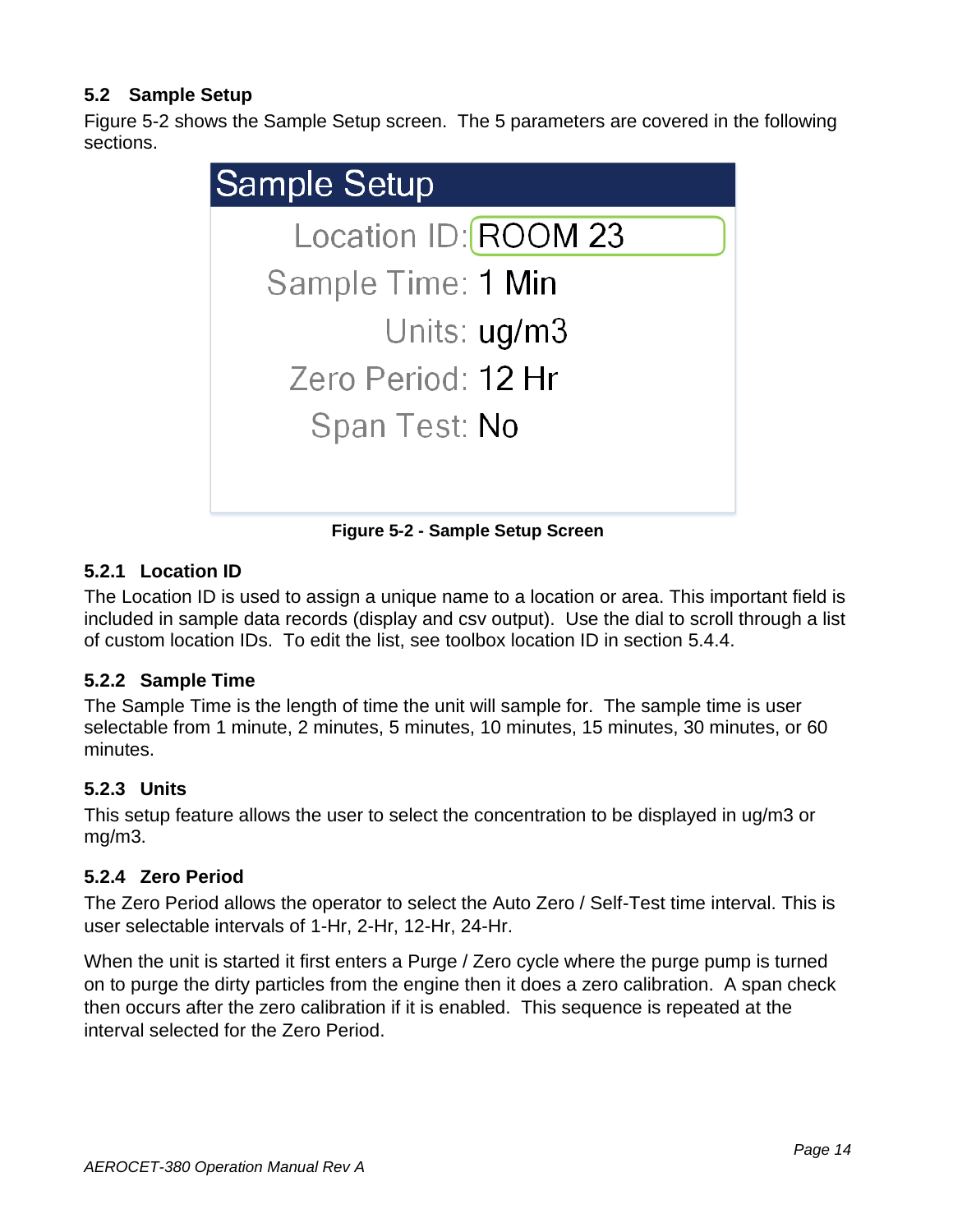# <span id="page-15-0"></span>**5.2.5 Span Test**

The span check can be enabled/disabled by selecting Yes/No in the Span Test screen. This test causes the instrument to briefly detect a high concentration. It then verifies that the instrument continues to read at or near zero.

# <span id="page-15-1"></span>**5.3 Toolbox**

[Figure 5-3](#page-15-3) shows the Toolbox screen.

| <b>Toolbox</b>          |  |
|-------------------------|--|
| <b>Memory</b>           |  |
| <b>K-Factor</b>         |  |
| <b>Display</b>          |  |
| <b>Flow Calibration</b> |  |
|                         |  |
|                         |  |
|                         |  |

**Figure 5-3 - Toolbox Screen**

## <span id="page-15-3"></span><span id="page-15-2"></span>**5.3.1 Memory**

The AEROCET-380 can store up to 15,000 sample records in its memory. For instructions on viewing stored data, see Section [4.3.3.](#page-12-1) Because this memory is circular, once all records are full, any new samples taken will overwrite the oldest stored sample data.

The Memory screen provides indication of the available memory capacity and a means to completely erase all data currently saved in memory. The Free field shows the percentage of space available for data storage. When 0% is displayed, the memory is full and the oldest data will be overwritten by new data.

Press down on the rotary dial to activate the CLEAR command and erase the unit's memory. A confirmation screen will appear. Select the CLEAR option on the confirmation screen to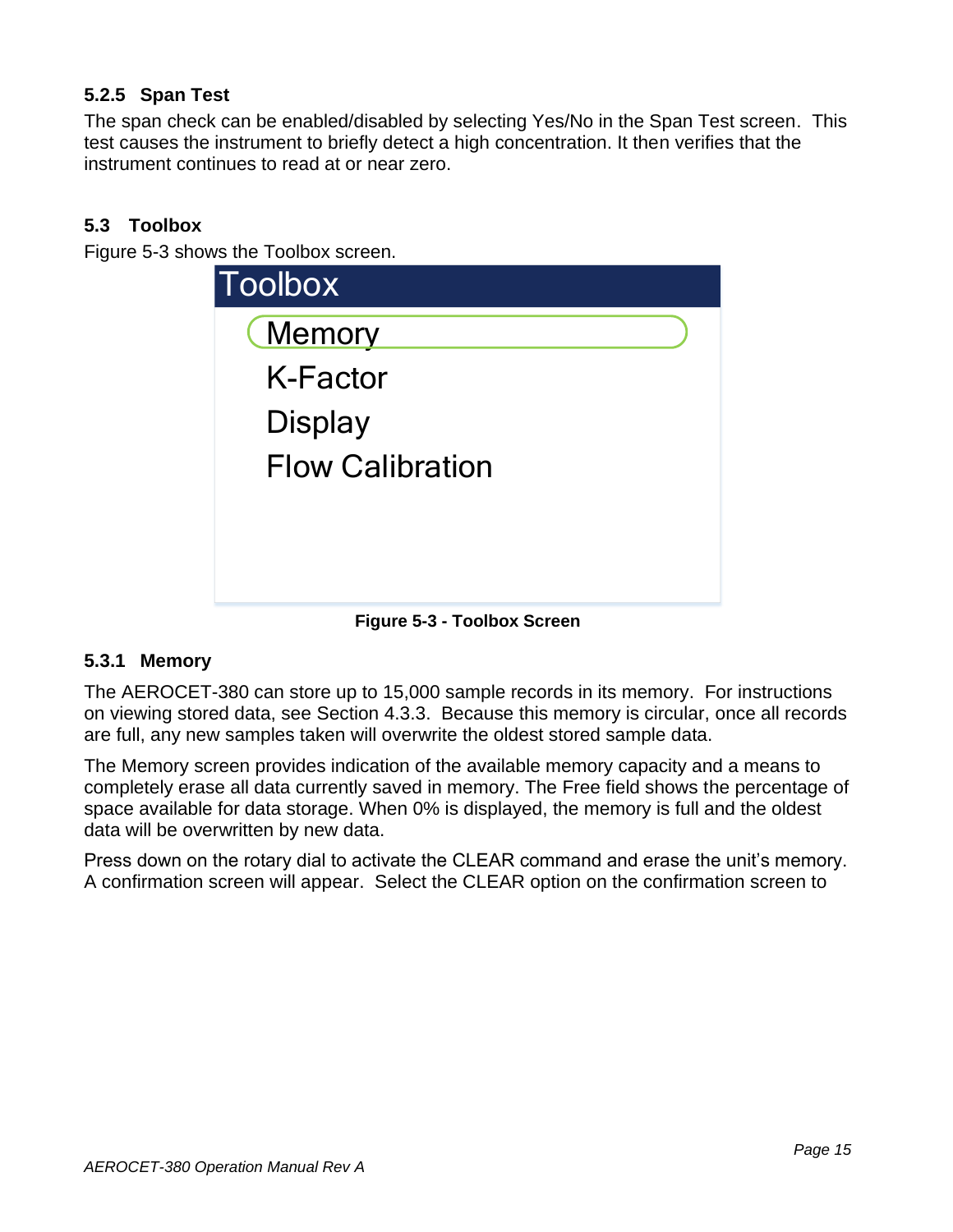continue with erasing the data and then returning to the memory screen. Selecting CANCEL on the confirmation screen will return to the Memory screen without erasing the data.

| Memory                     | Clear Memory                  |
|----------------------------|-------------------------------|
| 99 %<br>Free:              |                               |
|                            | Are you sure you want to      |
|                            | clear memory?                 |
| Press Knob to Clear Memory |                               |
| <b>CLEAR</b>               | <b>CANCEL</b><br><b>CLEAR</b> |

**Figure 5-4 - Memory Screens**

#### <span id="page-16-0"></span>**5.3.2 K-Factor**

The K-Factor for the mass concentration can be set in the K-Factor screen. A K-Factor is a multiplier that is related to the specific gravity of the particulate being measured. It improves the accuracy of the mass measurement when derived from a reference or gravimetric device, because not all air is created equal. The accuracy of the mass output can be affected by variations in size, color, shape, and index of refraction of the sampled particles.

The individual user k-factor can be set from 0.1 to 20.0.

The AEROCET-380 calibration is performed using ideal polystyrene latex (PSL) spheres, which provide a powerful tool for assessing the sensitivity, accuracy, and resolution. The particle detector is compared to a reference poly-dispersed suspension of PSL spheres in clean filtered air for both calibration and certification of performance specifications.

Calculate the K-Factor as the reference concentration divided by the AEROCET-380 light scatter concentration over the same time period. For example, if the reference total concentration was 51 μg/m<sup>3</sup> and the AEROCET total concentration was 38 μg/m<sup>3</sup>, then the K-Factor would be 51 divided by 38 or 1.34.

The K-Factor is only valid at the same site and for the same particulate type. If the local particulate source changes, the K-Factor may no longer be valid.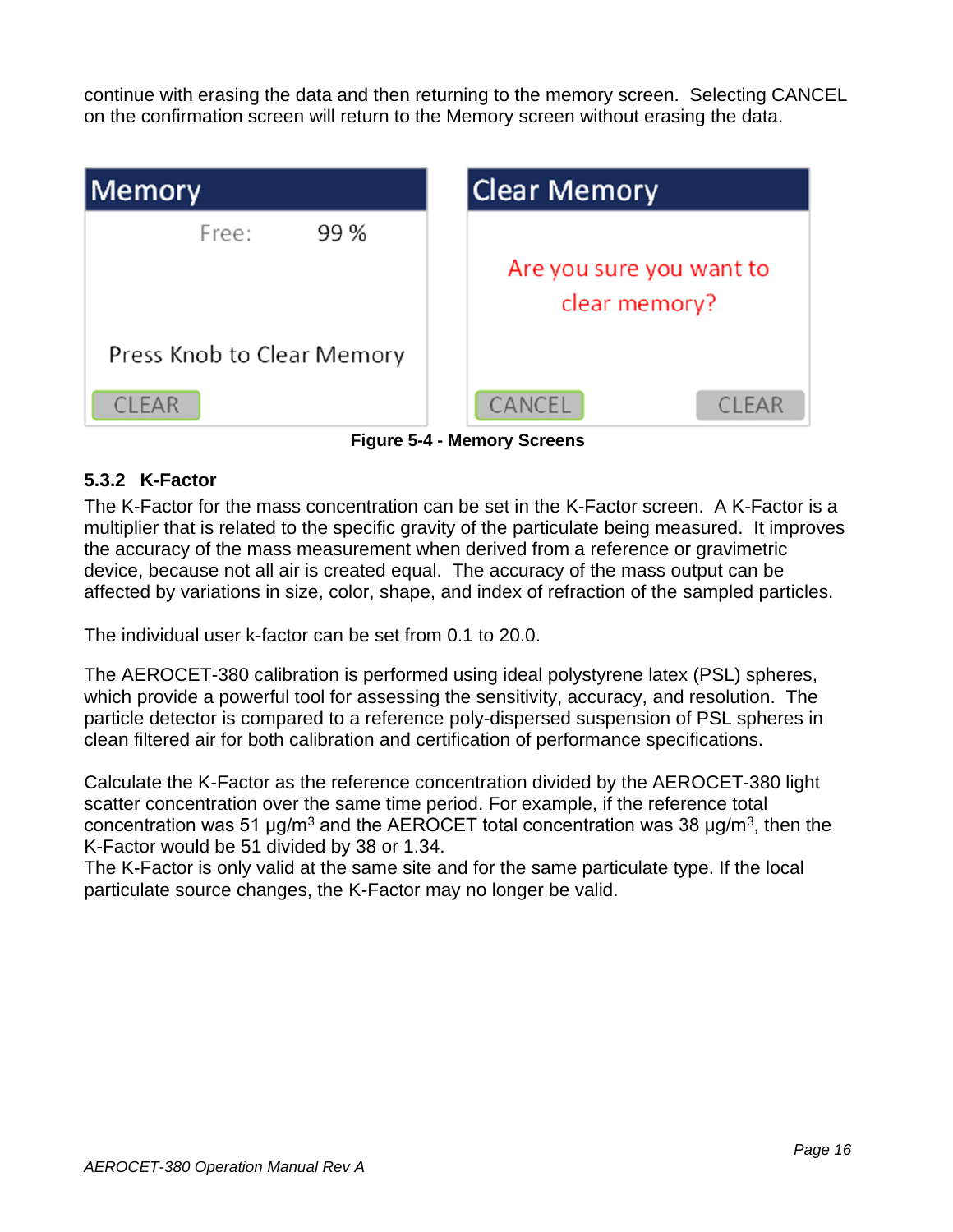# <span id="page-17-0"></span>**5.3.3 Display**

The Display screen allows the user to change the backlight brightness from 10-100% and select the display timeout to dim the screen for none, 1, 5, or 10 minutes.



**Figure 5-5 - Display Setup Screen**

## <span id="page-17-1"></span>**5.3.4 Flow Calibration**

The Flow Calibration is used for field audits or calibrations of the sample flow measurement. Remove the TSP cap and any cyclones from the Aerocet-380 inlet tube, and then connect the top of inlet tube to the outlet of a traceable flow meter using a length of appropriate flexible tubing. The AEROCET-380 flow rate should be maintained to within ±0.1 LPM (1.9 to 2.1 LPM) for proper cut-point performance of inlet cyclones.

| <b>Flow Calibration</b>     |                |
|-----------------------------|----------------|
|                             |                |
| Flow: 2.00                  |                |
| Reference: <sup>[2.00</sup> |                |
|                             |                |
|                             |                |
| <b>SET</b>                  | <b>DEFAULT</b> |

#### **Figure 5-6 - Flow Calibration Screen**

The Flow parameter is the current reading from the AEROCET-380 flow sensor, in actual volumetric liters per minute. The AEROCET-380 should automatically regulate to the setpoint (2.0 LPM) when the flow calibration screen is entered. This may take a moment.

The Reference parameter is where one can enter the correct value from your traceable flow meter, using the scroll wheel. **The flow reading that you enter must be in actual conditions**. The Flow value should change to match the Reference value when you select the SET key.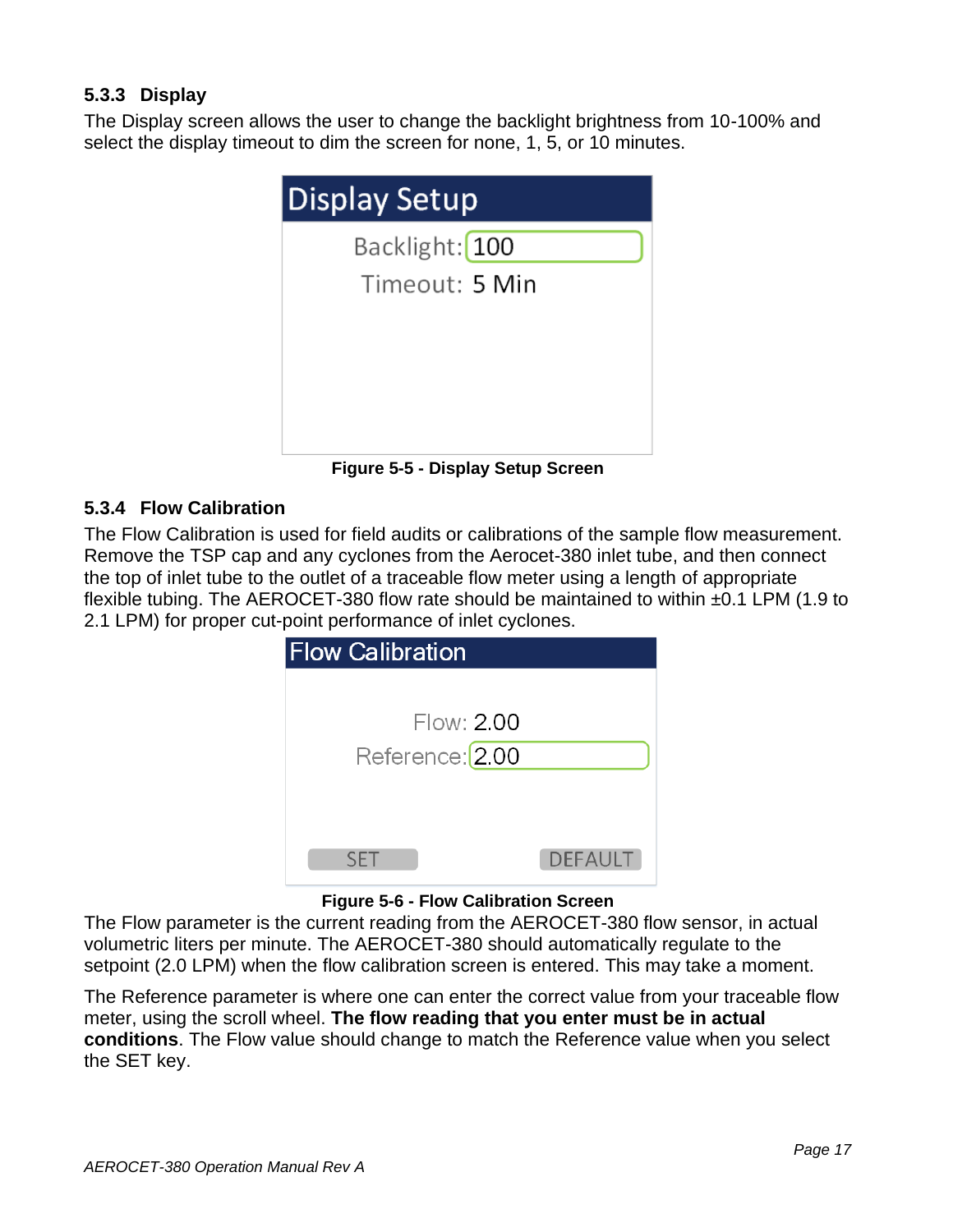The DEFAULT key can be selected to clear out all previous field calibrations and restore the factory calibration for the sensor. Use this if difficulty is encountered during the calibration. Press ESCAPE to escape without changes.

Note: To audit the AEROCET-380 flow rate without changing the calibration, simply compare the flow value to a traceable standard and record the results. If the SET key is not selected, then no flow calibrations are affected.

## <span id="page-18-0"></span>**5.4 Initial Setup**

[Figure 5-7](#page-18-3) shows the Initial Setup Screen.

| <b>Initial Setup</b>  |
|-----------------------|
| <b>Serial</b>         |
| <b>Modbus</b>         |
| Clock                 |
| Locations             |
| <b>WiFi Discovery</b> |
|                       |
|                       |

**Figure 5-7 - Initial Setup Screen**

#### <span id="page-18-3"></span><span id="page-18-1"></span>**5.4.1 Serial**

The Serial setting controls various communication behavior of the AEROCET-380 The following table lists the Serial settings and describes their meanings.

| <b>Selection</b> | <b>Description</b>                                                                                                         |  |  |
|------------------|----------------------------------------------------------------------------------------------------------------------------|--|--|
| Network ID       | Unique ID assigned to each device for networking mode $(1 -$<br>999)                                                       |  |  |
| 485 Baud         | Baud rate for the 485-serial port. The baud rate list includes<br>1200, 2400, 4800, 9600, 19200, 38400, 57600, and 115200. |  |  |
| WiFi Baud        | Baud rate for the WiFi connection. Same baud rates as listed<br>above.                                                     |  |  |

#### <span id="page-18-2"></span>**5.4.2 Modbus**

The Modbus setup screen allows the user to select the port that will transfer the Modbus communication and the Modbus Address needed for the protocol. Port selections are USB, RS-485, and WiFi. The Address range is 1-247.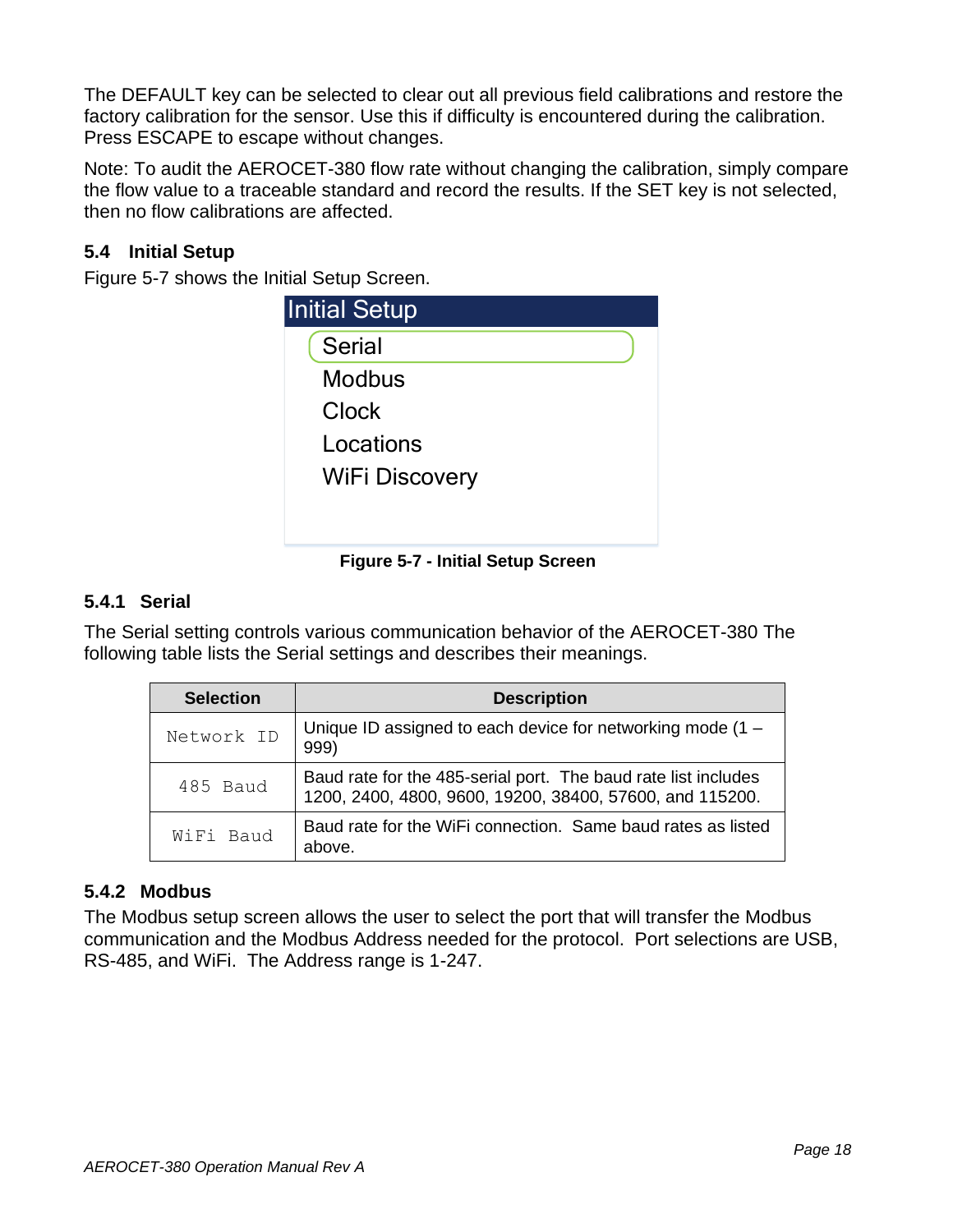# <span id="page-19-0"></span>**5.4.3 Clock**

Use the Clock selection to set the date and time. Turn the dial to select year/month/date/hour/minute/second to change. A green box will surround the selection. Press the dial to edit. Turn the dial to change, then press to confirm the change. Press the dial on the SET box to change the settings and return to the Initial Setup screen.

| Set Clock        |
|------------------|
| YY-MM-DD         |
| Date: 2020 01 28 |
| Time: 04:38:02   |
|                  |
|                  |
| <b>SFT</b>       |

**Figure 5-8 - Clock Screen**

## <span id="page-19-1"></span>**5.4.4 Locations**

The Locations screen allows the user to set up to 10 predefined alpha numeric locations. Each location can use up to 7 characters. To enter a new location, press the dial on the location to change. Rotate the dial to scroll through alpha/number/space options for each character. Press the dial to select each character. All 7 characters must be selected to save the location ID. It is suggested to use spaces for a location with less than 7 characters.

| <b>Setup Locations</b> |                    |  |
|------------------------|--------------------|--|
| ROOM 15                | ROOM <sub>20</sub> |  |
| ROOM 16                | ROOM 21            |  |
| ROOM 17                | ROOM 22            |  |
| ROOM 18                | ROOM 23            |  |
| ROOM 19                | ROOM 24            |  |
|                        |                    |  |

|  |  | <b>Figure 5-9 - Locations Screen</b> |  |
|--|--|--------------------------------------|--|
|--|--|--------------------------------------|--|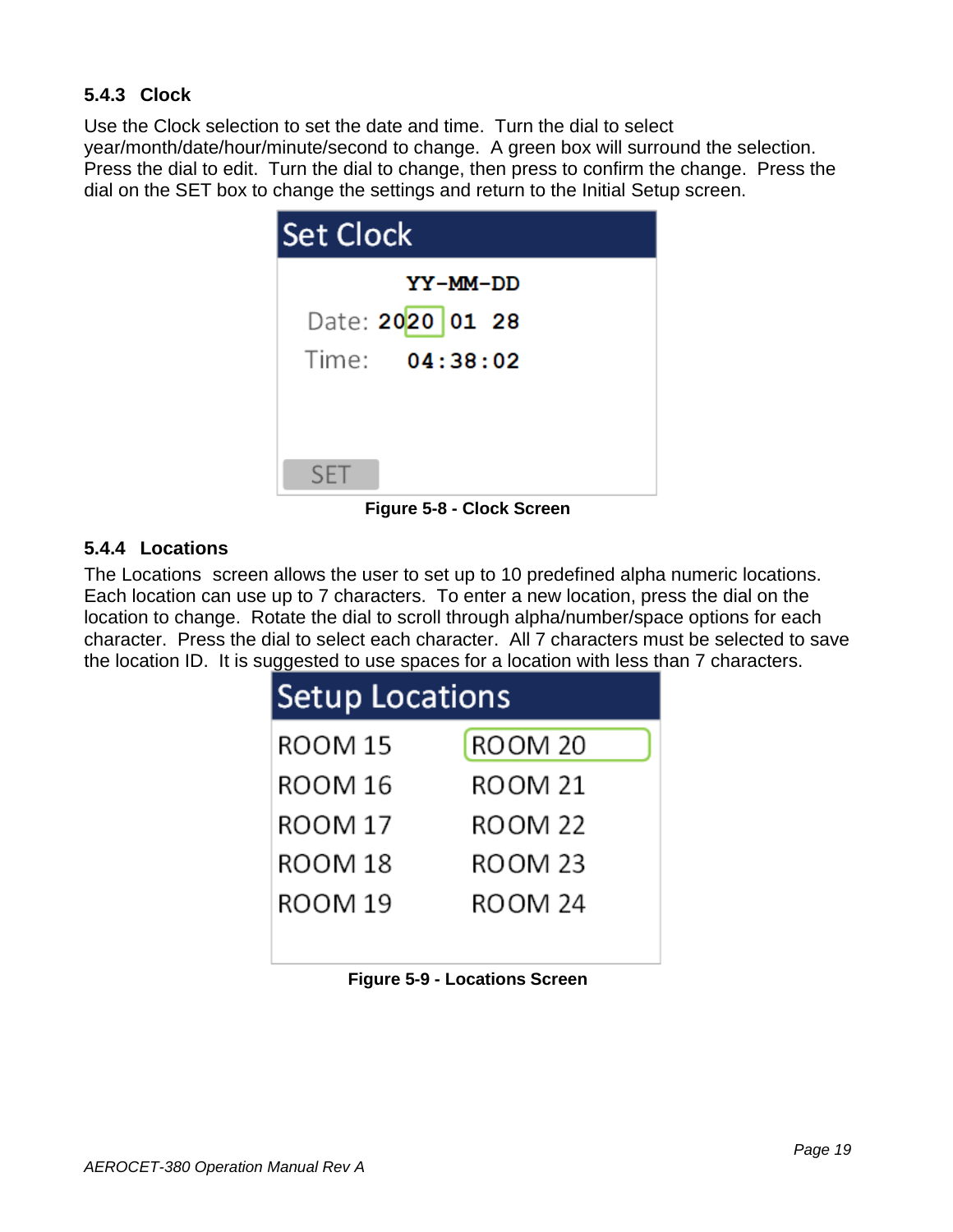#### <span id="page-20-0"></span>**5.4.5 WiFi Discovery**

The WiFi Discovery screen is a troubleshooting feature that determines the unit WiFi credentials if it was set up as a DHCP connection instead of a static connection and the IP address changes. Section [7](#page-22-0) explains how to connect the unit to a wireless network. Select WiFi Discovery to begin the procedure.

The subsequent screens describe each process step. An initial warning explains that this is only intended to be used to recover a lost IP Address. Select CONTINUE. A green bar will show the progress of the scan.

| <b>WiFi Discovery</b>     | <b>WiFi Scan</b>          |
|---------------------------|---------------------------|
| <b>WARNING</b>            | <b>Restarting WiFi</b>    |
| This is only intended to  | Wait for scan to complete |
| be used to recover a lost |                           |
| <b>IP Address</b>         |                           |
|                           | Scanning $\ldots$         |
| <b>CONTINUE</b>           |                           |

**Figure 5-10 - WiFi Discovery Screens**

Once the scan completes the WiFi connection credentials will display on the screen. If the unit was never set up for WiFi a time out message will appear. Press escape to exit this screen.

| <b>WiFi Configuration</b> | <b>WiFi Configuration</b> |
|---------------------------|---------------------------|
| Uses: DHCP                |                           |
| Conn: Your WiFi           |                           |
| Host: Esp-link            | Timed Out!                |
| IP: 192.168.0.28          |                           |
| Mask: 255.0.0.0           |                           |
| GW: 10.0.0.1              |                           |

**Figure 5-11 - WiFi Configuration Results (left) and Time Out Screen (right)**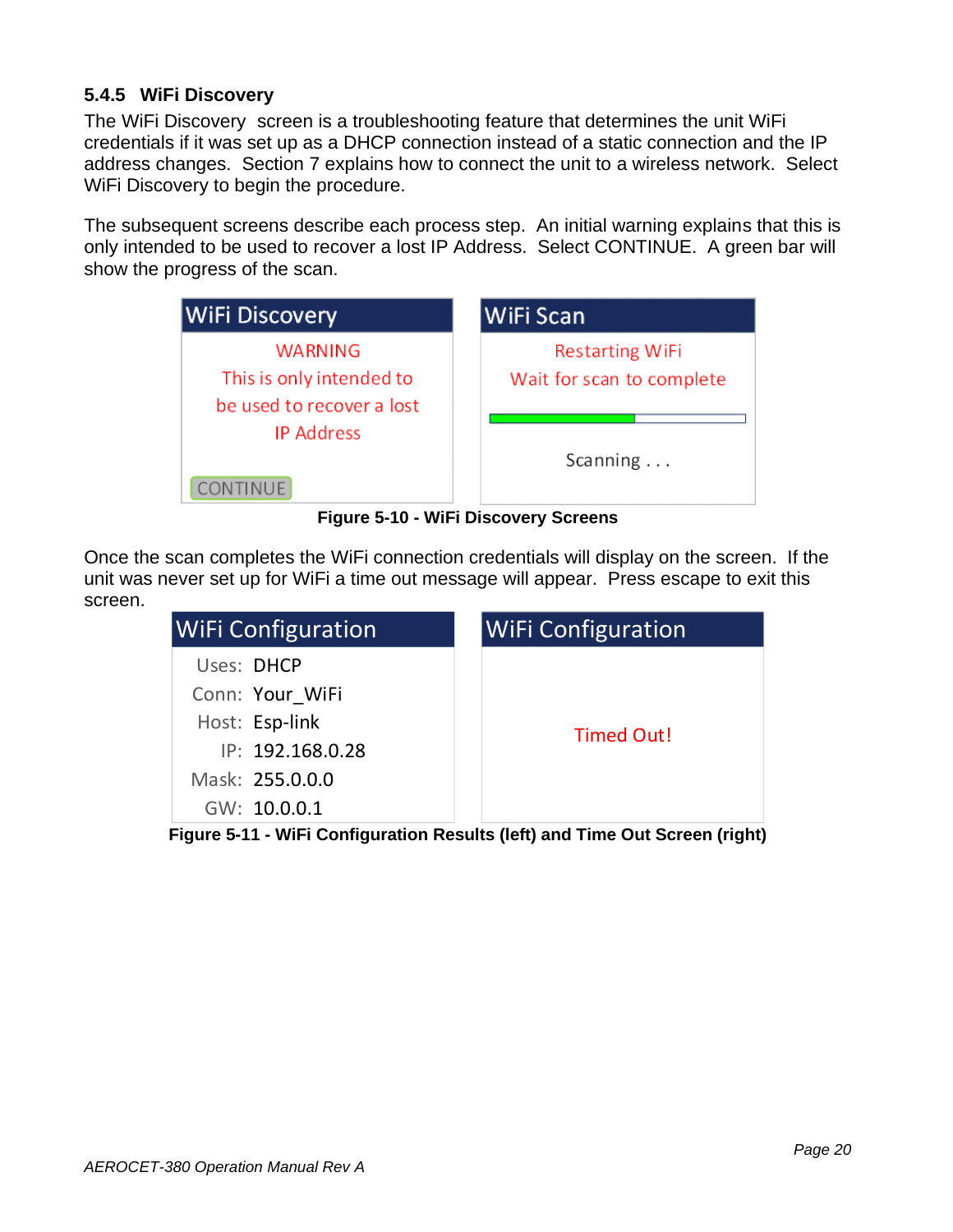#### <span id="page-21-0"></span>**5.5 About Screen**

[Figure 5-12](#page-21-2) shows the ABOUT screen. The ABOUT screen shows the manufacturer's serial number, the firmware version, Met One Instruments, Inc. service contact details, date of last calibration, and instrument run time.



**Figure 5-12 - About Screen**

# <span id="page-21-2"></span><span id="page-21-1"></span>**6 Charging the Battery**

#### **Caution:**

**The provided battery charger is designed to work safely with this device. Do not attempt to connect any other charger or adapter to this device. Doing so may result in equipment damage.** 

To charge the battery, connect the battery charger to an AC power outlet and the DC plug to the socket on the back of the AEROCET-380. The battery charger is universal and will work with power line voltages of 100 to 240 volts, 50 to 60 Hz. The battery charger LED will be Red while charging and the LED will turn Green when the battery is fully charged.

When fully charged the battery inside the AEROCET-380 will power the unit for about 8 hours of continuous sampling when the backlight is set to timeout. For continuous operation, operate the unit with the battery charger attached. Charge the battery before storing the AEROCET-380. Storing a discharged battery will degrade its performance.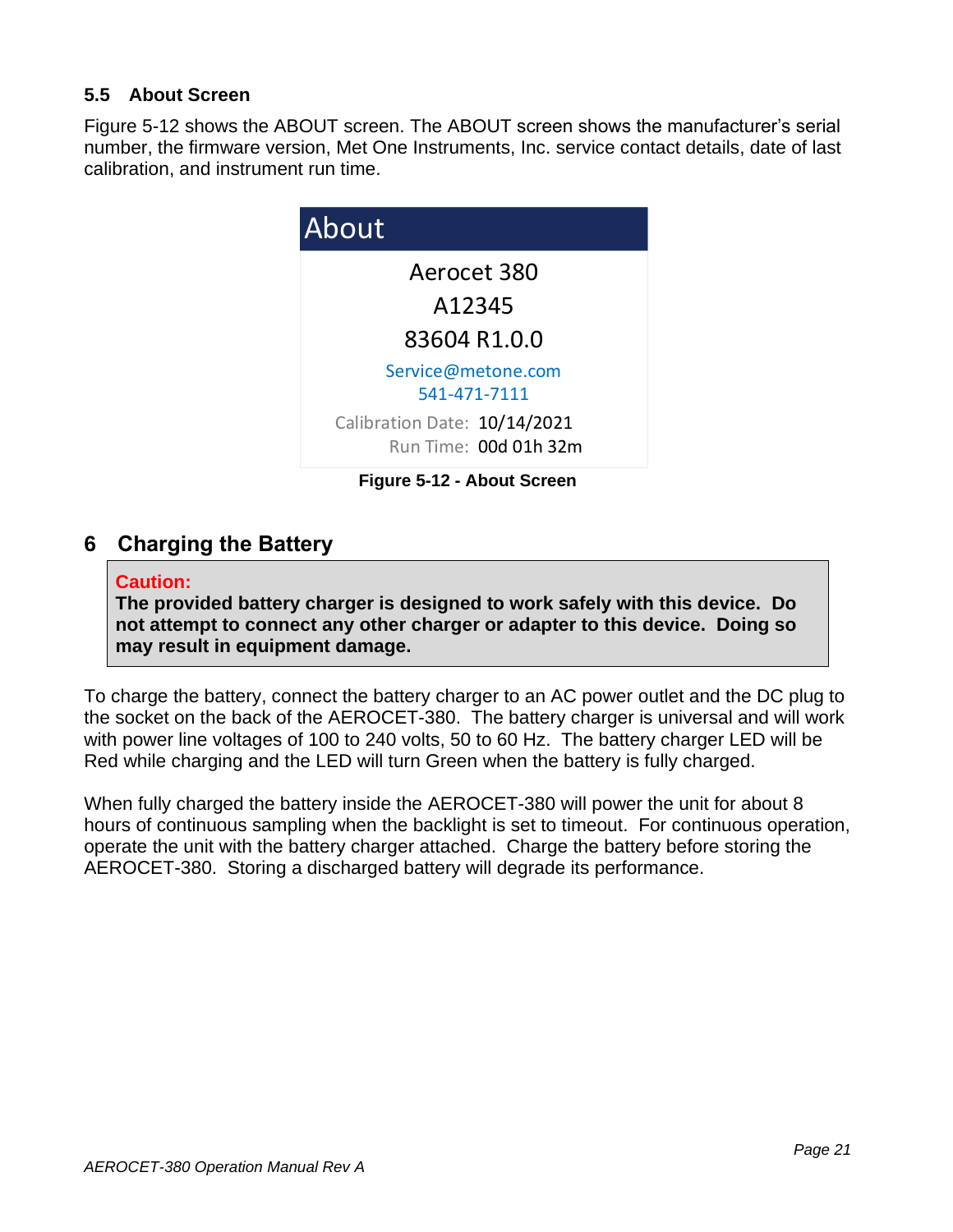# <span id="page-22-0"></span>**7 WiFi Configuration and Setup**

The WiFi on the AEROCET-380 will need to be connected to the local network where it is used. This section covers the initial setup and configuration of the WiFi. Valid credentials for a WiFi network in range and either a computer or smartphone that can connect to that network must be used to configure the AEROCET-380.

- 1. After powering on the AEROCET-380, the WiFi interface will generate a local network that allows the user to connect to it and configure the connection.
- 2. On a WiFi enabled computer or smartphone search for an open WiFi network that starts with "ESP\_" and connect to the network.
- 3. On the connected device open a web browser and go to IP address 192.168.4.1



**Figure 7-1 - Web browser with IP address**

4. Navigate to the WiFi Station tab and click "Switch to **STA+AP Mode**" so that the AEROCET-380 can scan for networks in the area.

| 2 esp-link                                                                                                                     | Cannot scan in AP mode                                                                                                                                            |                                                                  |                                                                                                                                                                                                                                                                                |
|--------------------------------------------------------------------------------------------------------------------------------|-------------------------------------------------------------------------------------------------------------------------------------------------------------------|------------------------------------------------------------------|--------------------------------------------------------------------------------------------------------------------------------------------------------------------------------------------------------------------------------------------------------------------------------|
| esp-link<br>Home.                                                                                                              | <b>WiFi Station Configuration</b>                                                                                                                                 |                                                                  |                                                                                                                                                                                                                                                                                |
| <b>WiFi Station</b><br>Маньзованы<br>µC Console<br>Services<br><b>REST/MQTT</b><br>Debug log<br>Upgrade Firmware<br>Web Server | <b>WiFi State</b><br>WiFi mode<br>WiFi channel<br>Configured network<br>WiFi status<br>WiFi address<br>WiFi rssi<br>WiFi phy<br>WiFi MAC<br>Switch to STA+AP mode | AP<br>1<br>unknown<br>0.0.0.0<br>0dB<br>11n<br>48:3f da 7c 2c:9c | <b>WiFi Association</b><br>To connect to a WiFi network, please select<br>one of the detected networks, enter the<br>password, and hit the connect button<br>Network SSID<br>Switch to STA+AP mode to scan.<br>$\circ$<br>WiFi password, if applicable<br>password<br>Connect! |
|                                                                                                                                | <b>Special Settings</b><br>Special settings, use with carel<br><b>O</b> DHCP O Static IP<br>Changel                                                               |                                                                  |                                                                                                                                                                                                                                                                                |

**Figure 7-2 WiFi Station tab**

5. Choose a WiFi network, enter the password, and click connect.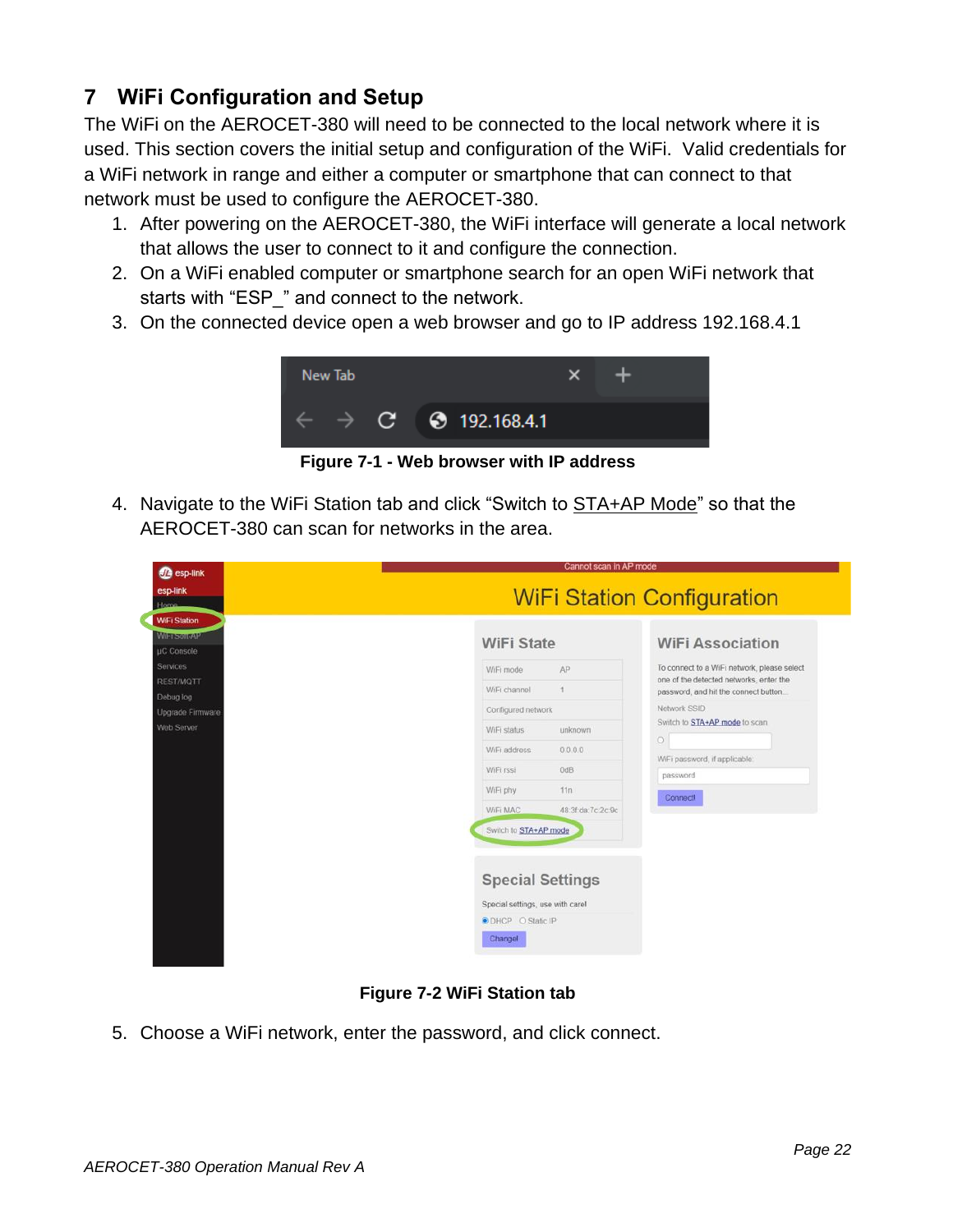| 2 esp-link                    |                                                                                          |                   |                                                                                 |
|-------------------------------|------------------------------------------------------------------------------------------|-------------------|---------------------------------------------------------------------------------|
| esp-link                      | <b>WiFi Station Configuration</b>                                                        |                   |                                                                                 |
| Home                          |                                                                                          |                   |                                                                                 |
| <b>WiFi Station</b>           |                                                                                          |                   |                                                                                 |
| WiFi Soft-AP                  | <b>WiFi State</b>                                                                        |                   | <b>WiFi Association</b>                                                         |
| µC Console                    |                                                                                          |                   |                                                                                 |
| Services                      | WiFi mode                                                                                | AP+STA            | To connect to a WiFi network, please select                                     |
| <b>REST/MQTT</b>              | WiFi channel                                                                             | 1                 | one of the detected networks, enter the<br>password, and hit the connect button |
| Debug log<br>Upgrade Firmware | Configured network                                                                       |                   | Network SSID                                                                    |
| Web Server                    | WiFi status                                                                              | idle              | all -75dB MetNet_2                                                              |
|                               | WiFi address                                                                             | 0.0.0.0           | н<br>.III -75dB MetNet_2<br>$\circ$                                             |
|                               | WiFi rssi                                                                                | 0dB               | O di all -56dB MetNet 2                                                         |
|                               | WiFi phy                                                                                 | 11n               | $\circ$                                                                         |
|                               | WiFi MAC                                                                                 | 48:3f da 7c:2c:9c | WiFi password, if applicable:                                                   |
|                               | Switch to STA mode                                                                       |                   | password                                                                        |
|                               |                                                                                          |                   | <b>Connect!</b>                                                                 |
|                               |                                                                                          |                   |                                                                                 |
|                               | <b>Special Settings</b><br>Special settings, use with carel<br><b>O</b> DHCP O Static IP |                   |                                                                                 |
|                               | Changel                                                                                  |                   |                                                                                 |

**Figure 7-3 - WiFi Station Configuration**

6. After the AEROCET-380 has connected to the network it will show the internal IP address it was assigned from the network. Click the IP address to automatically navigate to the new IP address. The dock will now automatically shut off its hosted network.

| <b>2</b> esp-link                   |                                   |                                                                                 |  |
|-------------------------------------|-----------------------------------|---------------------------------------------------------------------------------|--|
| esp-link                            | <b>WiFi Station Configuration</b> |                                                                                 |  |
| Home                                |                                   |                                                                                 |  |
| <b>WiFi Station</b><br>WiFi Soft-AP |                                   |                                                                                 |  |
| <b>µC</b> Console                   | <b>WiFi State</b>                 | <b>WiFi Association</b>                                                         |  |
| <b>Services</b>                     | WiFi mode<br>AP+STA               | If you are in the same network, go to                                           |  |
| <b>REST/MQTT</b>                    |                                   | 10.0.0.185, else connect to network                                             |  |
| Debug log                           | WiFi channel<br>1                 | MetNet 2 first.                                                                 |  |
| Upgrade Firmware                    | Configured network MetNet 2       | To connect to a WiFi network, please select                                     |  |
| Web Server                          | got IP address<br>WiFi status     | one of the detected networks, enter the<br>password, and hit the connect button |  |
|                                     | WiFi address<br>10.0.0.185        | Network SSID                                                                    |  |
|                                     | WiFi rssi<br>$-65dB$              | O <b>a</b> all -72dB MetNet_2                                                   |  |
|                                     | WiFi phy<br>11n                   | all -59dB MetNet_2                                                              |  |
|                                     | WiFi MAC<br>48:3f.da:7c:2c:9c     | $\circ$ $\blacksquare$<br>.11 -75dB MetNet_2                                    |  |
|                                     | Switch to STA mode                |                                                                                 |  |
|                                     |                                   | .11 -74dB MetNet_2<br>$\circledcirc$                                            |  |
|                                     |                                   | $\circ$                                                                         |  |
|                                     |                                   | WiFi password, if applicable:                                                   |  |
|                                     |                                   | password                                                                        |  |
|                                     |                                   | Connectl                                                                        |  |
|                                     |                                   |                                                                                 |  |
|                                     |                                   |                                                                                 |  |
|                                     | <b>Special Settings</b>           |                                                                                 |  |
|                                     | Special settings, use with carel  |                                                                                 |  |
|                                     | <b>O</b> DHCP O Static IP         |                                                                                 |  |
|                                     | Changel                           |                                                                                 |  |

**Figure 7-4 - WiFi Station Configuration**

7. Connect the computer or smartphone to the same network that you selected for the WiFi.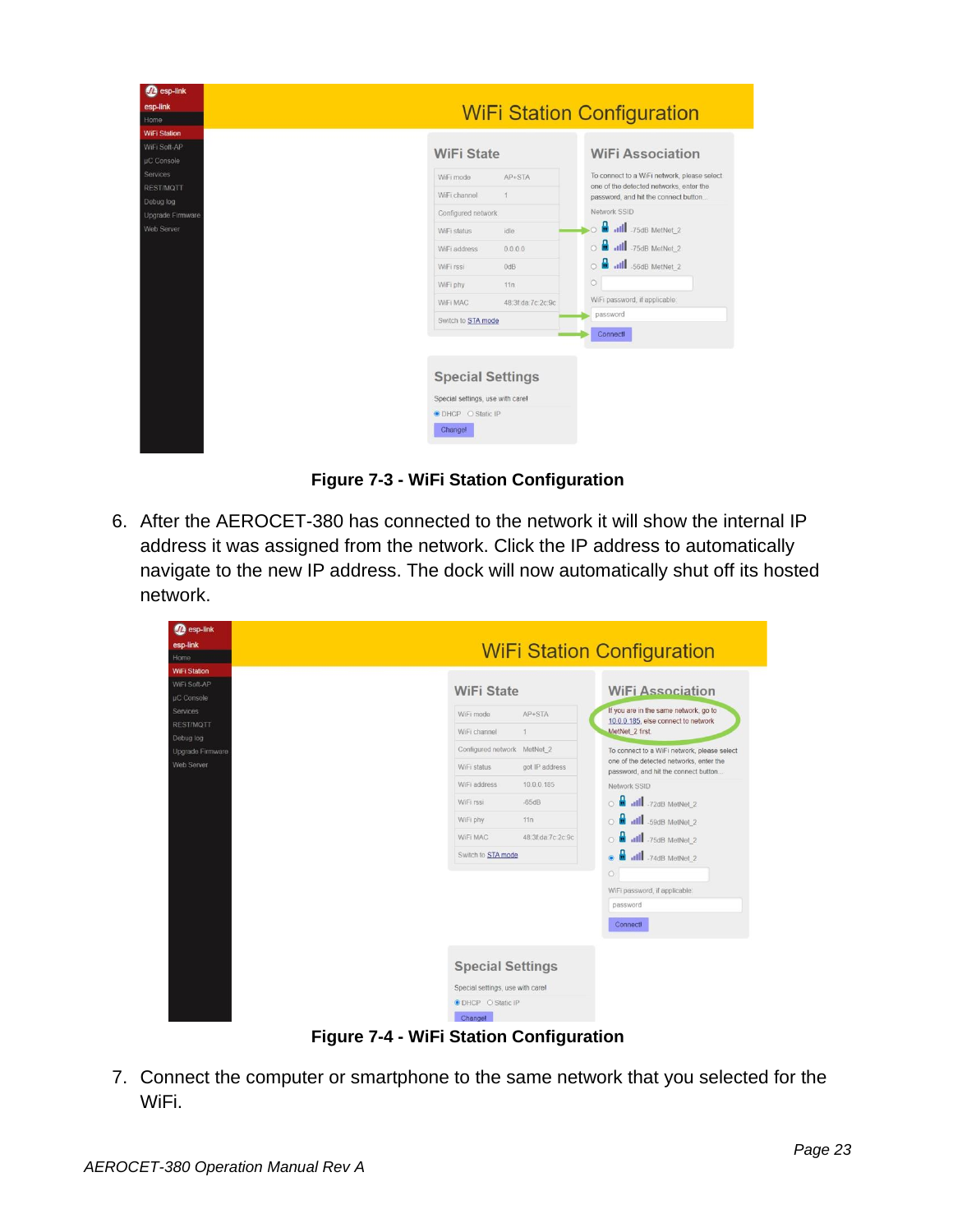- 8. In the web browser you should now be on the new IP address that the network assigned to the dock.
- 9. Navigate to the uC Console tab and set the baud rate from the drop down tab. This must match the WiFi Baud of the measurement device. Default WiFi Baud is 115200.

| <b>B</b> esp-link              |                                                                                               |               |
|--------------------------------|-----------------------------------------------------------------------------------------------|---------------|
| esp-link                       | <b>Microcontroller Console</b>                                                                |               |
| Home                           |                                                                                               |               |
| WiFi Station                   | Clear Log<br>Baud:<br>$\sqrt{\frac{3}{2}}$ Fmt: 8N1 $\sqrt{\frac{3}{2}}$<br>Reset µC<br>38400 |               |
| WiFi Soft-AP                   |                                                                                               |               |
| $\mu$ C Console                | Console                                                                                       |               |
| <b>Services</b><br>REST/MQTT   |                                                                                               |               |
|                                |                                                                                               |               |
| Debug log                      |                                                                                               |               |
| Upgrade Firmware<br>Web Server |                                                                                               |               |
|                                |                                                                                               |               |
|                                |                                                                                               |               |
|                                |                                                                                               |               |
|                                |                                                                                               |               |
|                                |                                                                                               |               |
|                                |                                                                                               |               |
|                                |                                                                                               |               |
|                                |                                                                                               |               |
|                                |                                                                                               |               |
|                                |                                                                                               |               |
|                                |                                                                                               |               |
|                                |                                                                                               |               |
|                                | $-45$                                                                                         | $\rightarrow$ |
|                                | Console entry<br>(ENTER to submit, ESC to clear)<br>Add: CR(\r) CLF(\n)                       |               |
|                                | <b>History buffer</b><br>(UP/DOWN arrows to select)                                           |               |
|                                |                                                                                               | $\sim$        |
|                                |                                                                                               |               |
|                                |                                                                                               |               |
|                                |                                                                                               | $\sim$        |

**Figure 7-5 - Microcontroller Console**

10.You can now communicate with the device over WiFi using serial commands. A TCP/IP connection is made using the assigned IP through Port 23.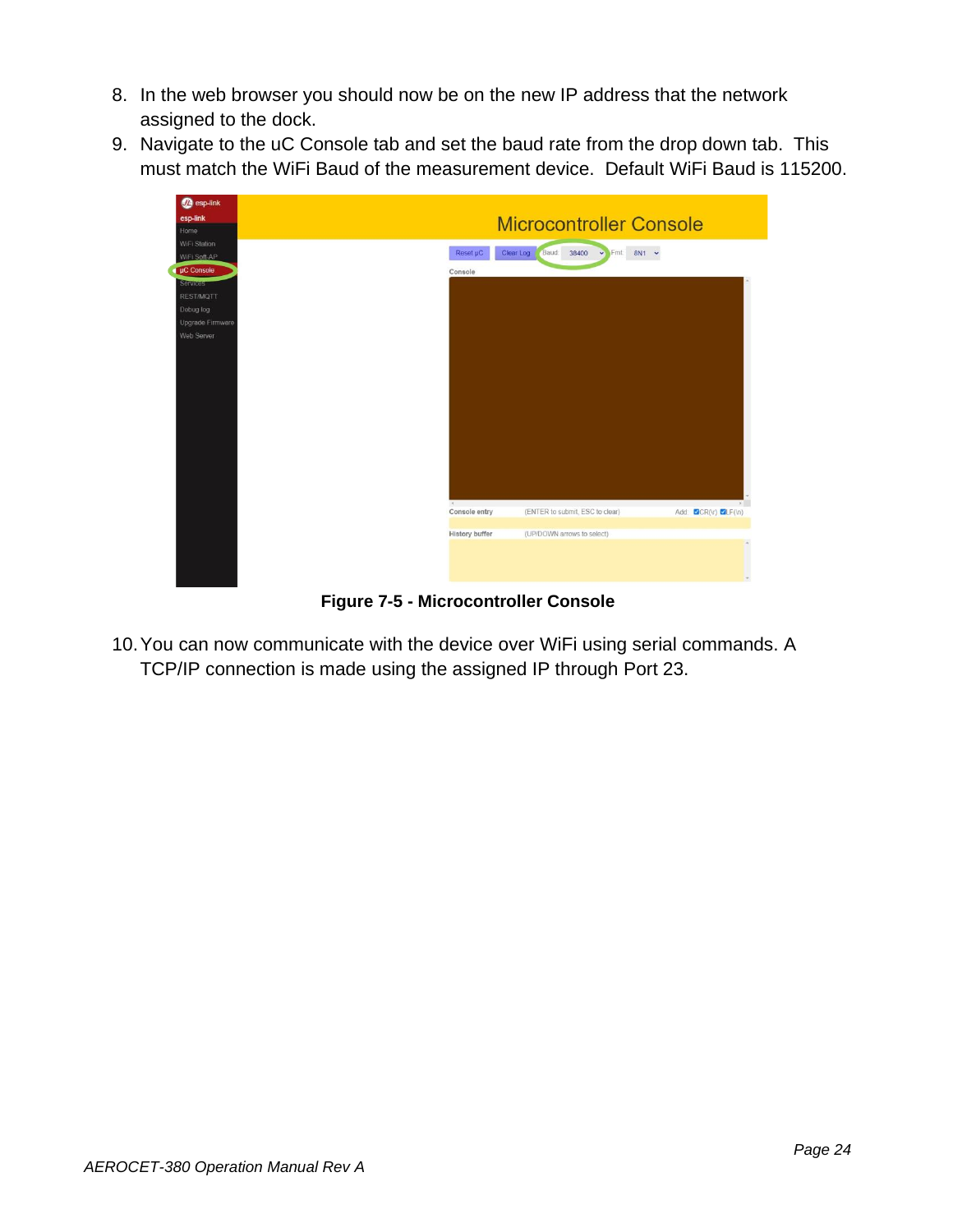# <span id="page-25-0"></span>**9 Serial Communications**

AEROCET-380 provides serial communications via WiFi, or USB and RS-485 connectors located on the back of the unit. The following sections discuss the various serial communications.

#### **ATTENTION:**

A Silicon Labs CP210x Driver for the USB connection must be installed before connecting to the USB Type C port.

Driver download weblink:<https://metone.com/usb-drivers/>

#### <span id="page-25-1"></span>**9.1 Commands**

The AEROCET-380 provides serial commands for accessing stored data and settings. All commands are terminated by a carriage return. These commands are not case sensitive. The following table lists the available commands. These commands are available via USB, RS-485, and WiFi hardware interfaces. The settings (baud rate, parity and stop bits) must match the computer setting for proper communication regardless of the hardware interface type.

#### <span id="page-25-2"></span>**9.1.1 Computer Mode**

Computer Mode is intended for connecting the unit directly to a data logger or computer program such as Comet. This is the default mode of the unit.

In Computer Mode, all commands are preceded by the <Esc> (ASCII 27) character. No characters are echoed back to the user when entering commands. All commands are executed using the <ENTER> key.

Each time the <Esc> key is pressed, the unit will reset to Computer Mode and restart the command input.

#### <span id="page-25-3"></span>**9.1.2 User Mode**

User Mode is intended for direct user interaction. In User Mode, all incoming characters are echoed back to the terminal. The user can wake the unit into User Mode by sending 3 <CR> (Enter Key) characters within 3 seconds. An asterisk "\*" will be displayed when the unit is in Terminal Mode.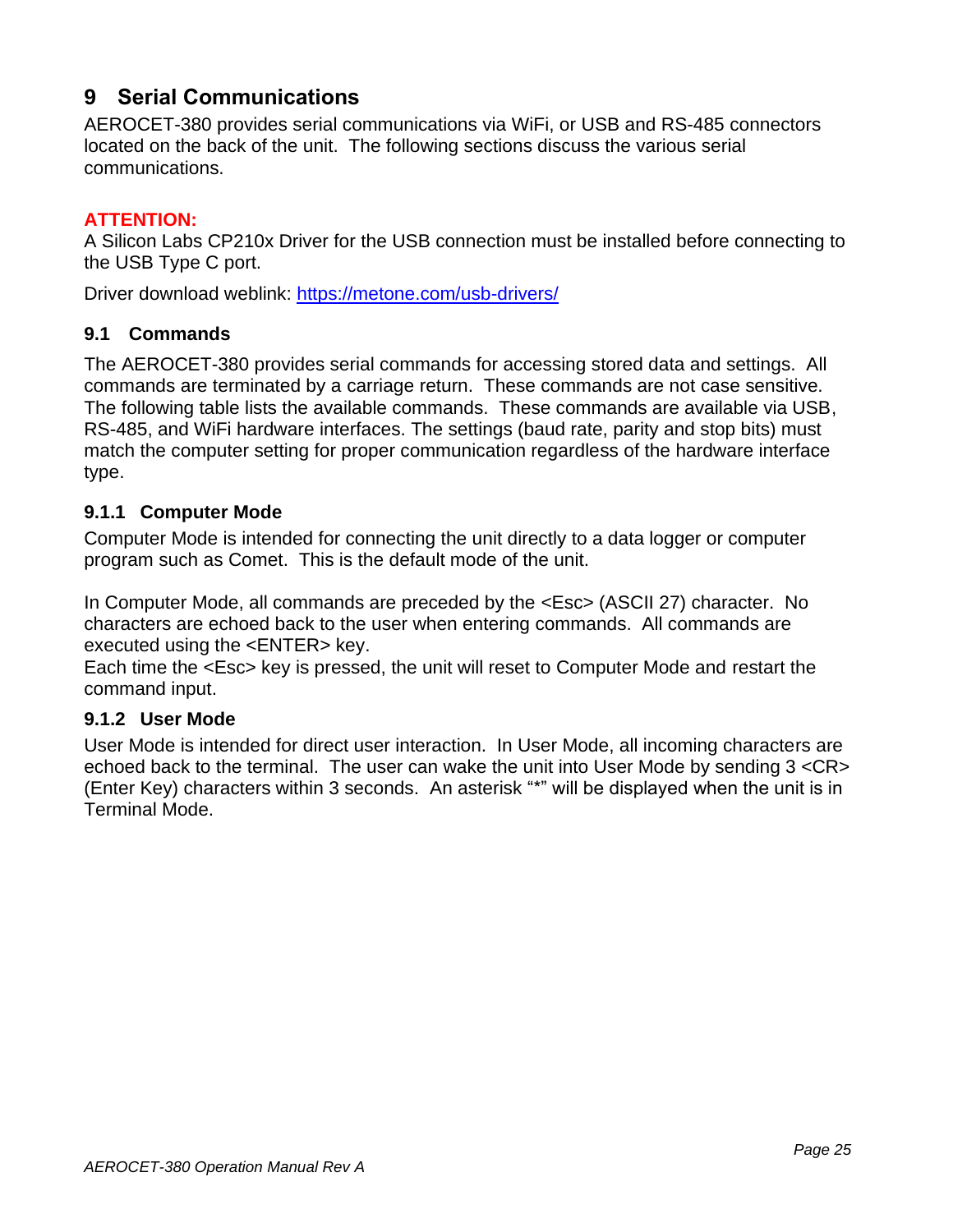# <span id="page-26-0"></span>**9.1.3 Serial Commands**

The following table lists the available serial commands.

| <b>Command</b>      | <b>Description</b>                                                                        |
|---------------------|-------------------------------------------------------------------------------------------|
|                     | 7500 Protocol support                                                                     |
| ز.                  | Help command                                                                              |
| $\mathbf 1$         | <b>Report settings</b>                                                                    |
| $\overline{2}$      | Report all the data                                                                       |
| $\overline{\omega}$ | Report the new data                                                                       |
| $\overline{4}$      | Report the last record(s)                                                                 |
| $\overline{C}$      | Clear the data file                                                                       |
| $\mathbf E$         | Stop sample                                                                               |
| Η                   | <b>Help Menu</b>                                                                          |
| Q                   | <b>Exit Terminal Mode</b>                                                                 |
| $\rm S$             | Start sample                                                                              |
| X                   | <b>Exit Terminal Mode</b>                                                                 |
| <b>BL</b>           | Back Light (%)                                                                            |
| CU                  | Count Units. CU 0=ug/m3, CU 1=mg/m3                                                       |
| $DS$                | Report data log channel descriptors                                                       |
| $DT$                | Date / Time (YYYY-MM-DD HH:MM:SS)                                                         |
| ID                  | <b>Location ID</b>                                                                        |
| МA                  | Modbus Address (1-247)                                                                    |
| МP                  | Modbus Port. MP 0=USB, MP 1=RS-485, MP 2=WiFi                                             |
| OI                  | Output Interval. OI 0=Off, OI 1=On                                                        |
| PR                  | <b>Print File</b>                                                                         |
| QH                  | Report data record header                                                                 |
| <b>RQ</b>           | Report (ReQuest) data record readings                                                     |
| <b>RV</b>           | <b>Report Firmware Revision</b>                                                           |
| SK                  | Set K Factor                                                                              |
| SS                  | <b>Serial Number</b>                                                                      |
| $\operatorname{ST}$ | Sample Time. ST 0=1-min, ST 1=5-min, ST 2=10-min, ST 3=15-min,                            |
|                     | ST 4=30-min, ST 5=1-hour                                                                  |
| SPAN                | Span Check Yes/No. SPAN 0=No, SPAN 1=Yes                                                  |
| <b>DSCRC</b>        | Get the data log channel descriptors CRC                                                  |
| <b>STPER</b>        | Self Test Period. STPER 0=1 HR, STPER 1=2 HR, STPER 2=12 HR,<br>STPER 3=24 HR             |
| DISPTO              | Manual Display Timeout. DISPTO 0=None, DISPTO 1=1-min,<br>DISPTO 2=5-min, DISPTO 3=10-min |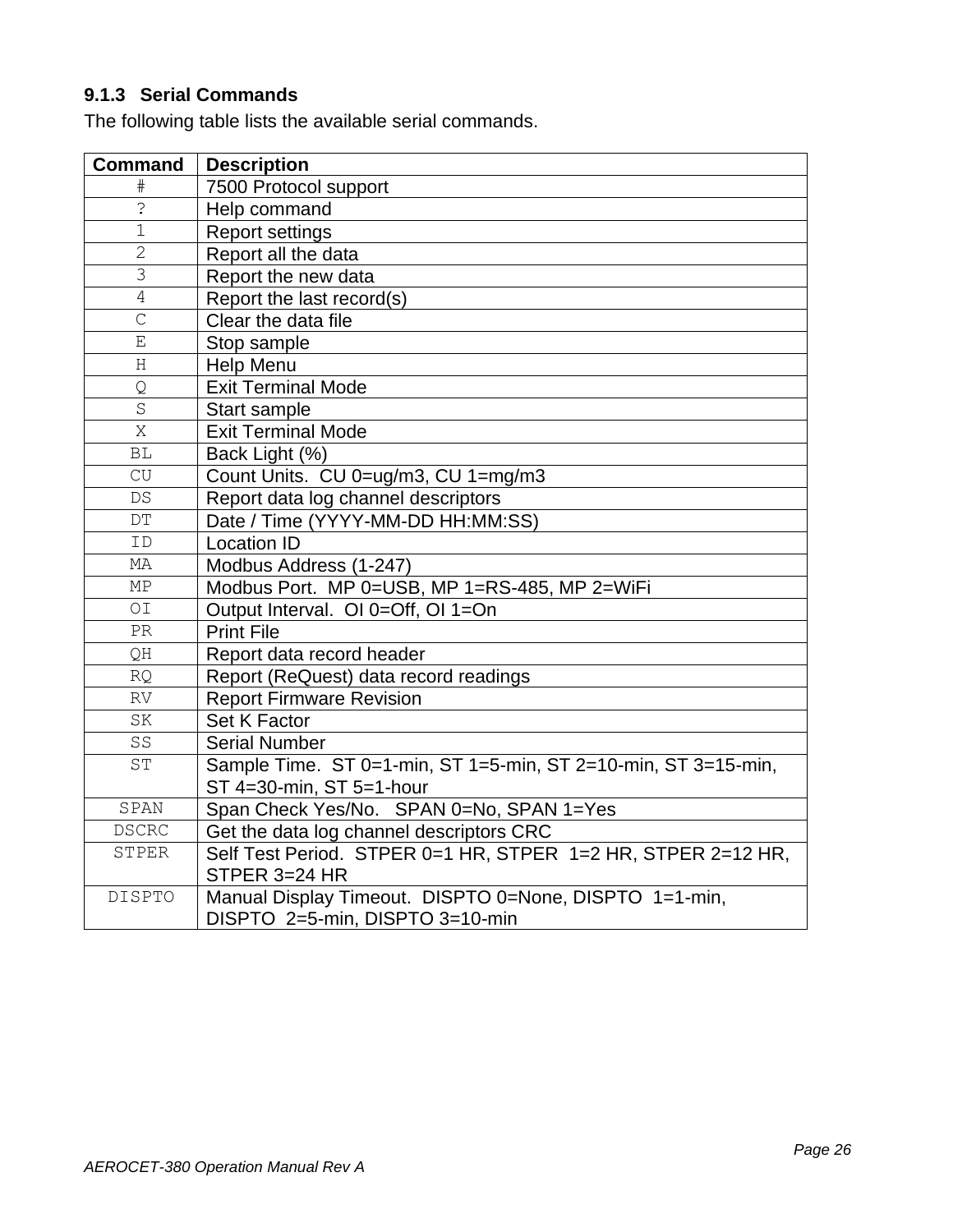# <span id="page-27-0"></span>**9.2 Output**

A Comma Separated Value (CSV) report will be generated for each data inquiry.

# <span id="page-27-1"></span>**9.2.1 Comma Separated Value (CSV)**

The CSV output fields are both comma separated and fixed length.

#### **CSV Header:**

Time,Conc,Flow,BV,Loc,Status (Time, Concentration, Flow, Battery Voltage, Location, Status)

#### **CSV Example Record:**

2014-05-05 14:47:43,0000231,001,000,\*01751

#### <span id="page-27-2"></span>**9.2.2 Status**

The last entry of the CSV output is the status indicating alarms or errors. Status bits combinations are possible. For example, 6 = Span Test failure and IOP Current alarm.

| <b>Status Bits</b> |              |                                           |  |  |
|--------------------|--------------|-------------------------------------------|--|--|
| <b>Bit</b>         | <b>Value</b> | <b>Condition</b>                          |  |  |
|                    |              | OK (no alarms or errors)                  |  |  |
| O                  |              | Zero Calibration self test failure        |  |  |
|                    | 2            | Span Test failure                         |  |  |
| 2                  |              | <b>IOP Current alarm</b>                  |  |  |
| 3                  | 8            | Pressure Sensor failure                   |  |  |
|                    | 16           | Flow Failure (more than 5% for 5 minutes) |  |  |
| 5                  | 32           | Not Used                                  |  |  |
| 6                  | 64           | <b>Internal Link Down</b>                 |  |  |
|                    | 128          | Low Battery                               |  |  |

#### <span id="page-27-3"></span>**9.3 MODBUS Communication**

The AErocet-380 supports MODBUS communications protocol with any serial connection that is set in the Modbus Setup in Section [5.4.2.](#page-18-2) The serial transmission is RTU mode. The following MODBUS registers are used to access various readings.

| <b>Name</b>       | <b>Address</b> | Type               | <b>Points</b> | <b>Description</b>                       |
|-------------------|----------------|--------------------|---------------|------------------------------------------|
| <b>Modbus</b>     | 0              | Int16              |               | Modbus address                           |
| Address           |                |                    |               |                                          |
| <b>Byte Order</b> |                | Int16              |               | Value 1 to 4                             |
| Year              | 100            | Uint <sub>16</sub> |               | Set time Year                            |
| Month             | 101            | Uint16             |               | Set time Month                           |
| Day               | 102            | Uint16             |               | Set time Day                             |
| Hour              | 103            | Uint16             |               | Set time Hour                            |
| <b>Minute</b>     | 104            | Uint <sub>16</sub> |               | Set time Minute                          |
| Second            | 105            | Uint16             |               | Set time Second                          |
| Date/Time         | 106            | Uint <sub>32</sub> | 2             | Set Unix time (Seconds since Jan 1 1970) |

## <span id="page-27-4"></span>**9.3.1 MODBUS 4x Registers**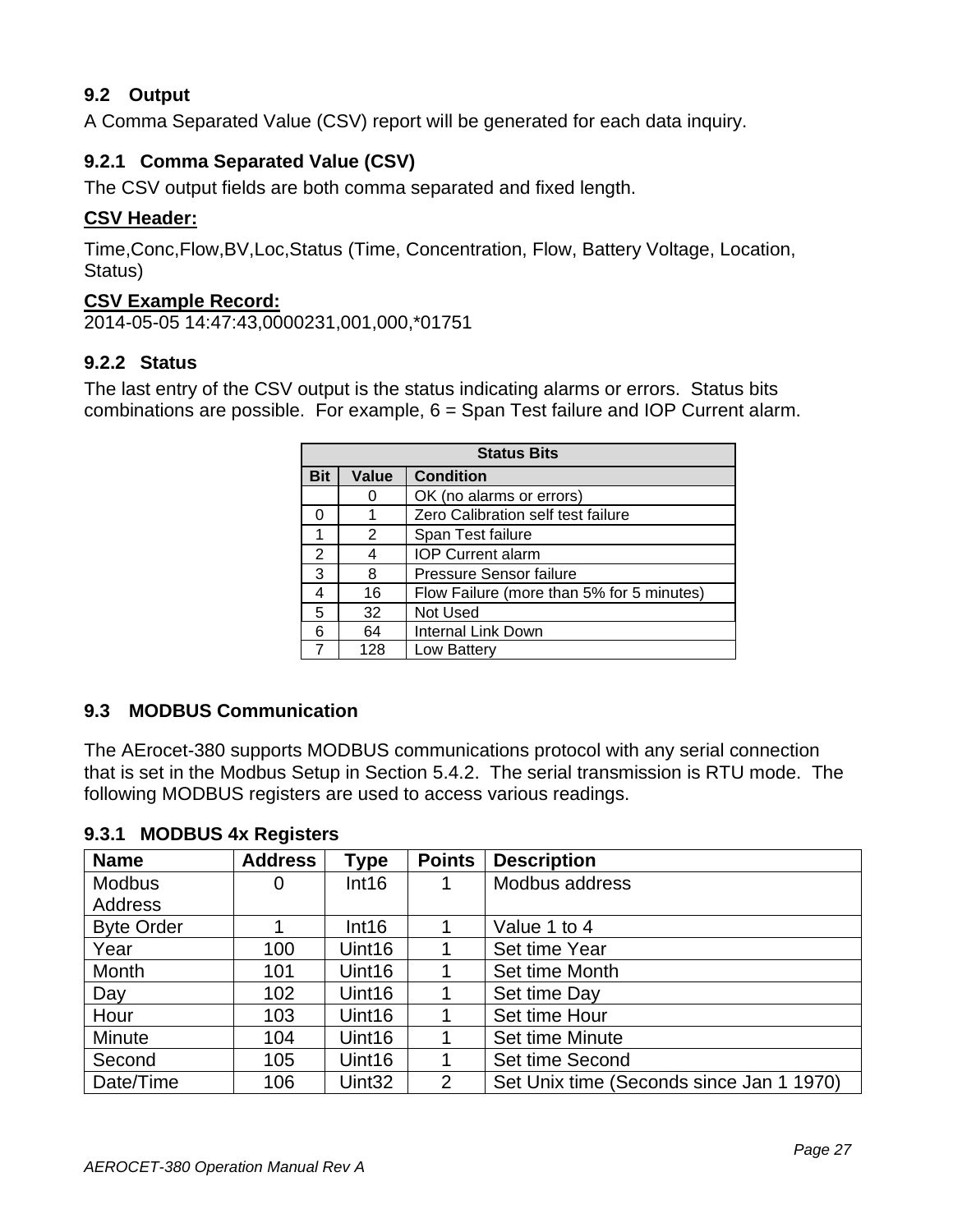# <span id="page-28-0"></span>**9.3.2 MODBUS 3x Registers**

| <b>Name</b>           | <b>Addr</b> | <b>Type</b> | <b>Points</b>            | <b>Description</b>                           |
|-----------------------|-------------|-------------|--------------------------|----------------------------------------------|
| MB Year               | 100         | word        | 1                        | <b>Currrent Time Year</b>                    |
| MB_Mon                | 101         | word        | 1                        | <b>Currrent Time Month</b>                   |
| $MB$ <sub>_</sub> Day | 102         | word        | 1                        | <b>Current Time Day</b>                      |
| MB Hour               | 103         | word        | 1                        | <b>Current Time Hour</b>                     |
| MB Min                | 104         | word        | 1                        | <b>Current Time Min</b>                      |
| MB_Sec                | 105         | word        | 1                        | Time - Sec                                   |
| MB_DateTime           | 106         | dword       | $\overline{2}$           | Unix Timestamp (Seconds since Jan 1<br>1970) |
|                       |             |             |                          | Serial Number (8 Bytes including 0           |
| MB_Serial             | 201         | string      | 4                        | terminator)                                  |
| MB Rev                | 205         | string      | 20                       | Auto Met + Revision String                   |
| MB_Inst_Time          | 1000        | dword       | $\overline{2}$           | <b>Current Timestamp (Unix)</b>              |
| MB_Inst_Stat          | 1002        | dword       | $\overline{2}$           | <b>Status Word</b>                           |
| MB_Curr_Location      | 1004        | string      | $\overline{\mathbf{4}}$  | <b>Location String</b>                       |
| MB_Inst_Conc          | 1008        | float       | $\overline{2}$           | <b>Instantaneous Concentration</b>           |
| MB Inst Flow          | 1010        | float       | $\overline{2}$           | <b>Current Flow</b>                          |
| MB_Inst_AT            |             | float       | $\overline{2}$           | <b>Current AT</b>                            |
| MB_Inst_BP            | 1012        | float       | $\overline{2}$           | <b>Current BP</b>                            |
| MB_Inst_BV            | 1014        | float       | $\overline{2}$           | <b>Current Battery Voltage</b>               |
| MB_Avg_Time           | 2000        | dword       | $\overline{2}$           | Last Record Timestamp (Unix)                 |
| MB_Avg_Stat           | 2002        | dword       | $\overline{2}$           | <b>Status Word</b>                           |
| MB_Last_Location      | 2004        | string      | $\overline{\mathcal{A}}$ | <b>Last Record Location string</b>           |
| MB_Avg_Conc           | 2008        | float       | $\overline{2}$           | <b>Average Concentration</b>                 |
| MB_Avg_Flow           | 2010        | float       | $\overline{2}$           | <b>Average Flow</b>                          |
| MB_Avg_AT             | 2012        | float       | $\overline{2}$           | <b>Average Temperature</b>                   |
| MB_Avg_BP             | 2014        | float       | $\overline{2}$           | Average BP                                   |
| MB_Avg_BV             | 2016        | float       | $\overline{2}$           | <b>Battery Voltage</b>                       |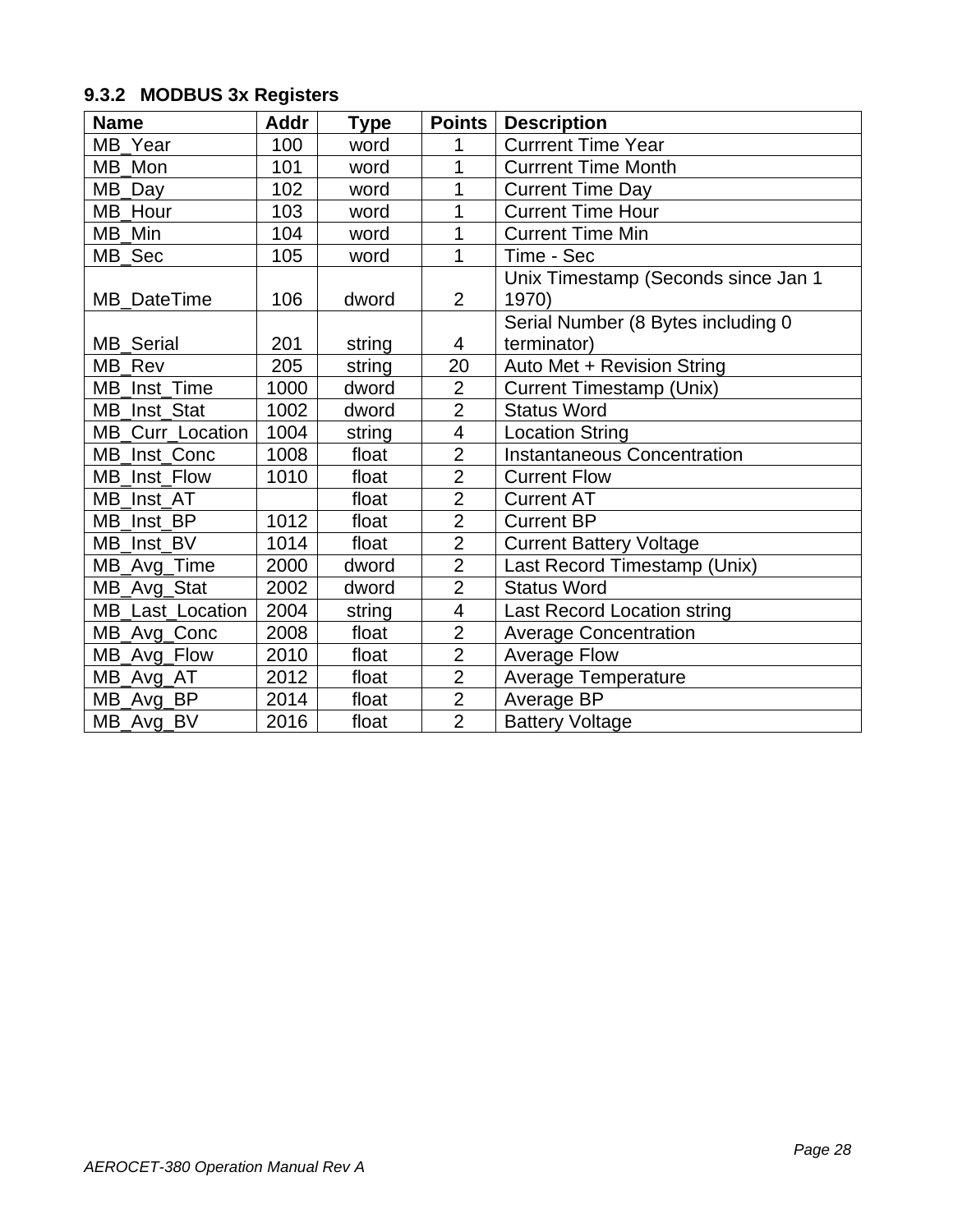# <span id="page-29-0"></span>**10 Maintenance**

This section provides information about routine maintenance of the AEROCET-380. The case of the AEROCET-380 should never be removed or opened for any reason. **Opening or removing the case of the AEROCET-380 voids the warranty and may result in exposure to laser radiation, which can cause eye injury.**

#### <span id="page-29-1"></span>**10.1 Suggested Periodic Maintenance Intervals**

The table below shows the service schedule for the AEROCET-380.

| <b>Maintenance Item</b>                                     | <b>Suggested Period</b> |
|-------------------------------------------------------------|-------------------------|
| <b>Flow Audit/Calibration</b>                               | Monthly                 |
| Replace PUMP filter and PURGE filter                        | Yearly                  |
| Factory service, recalibration, and optical system cleaning | Every 24 months         |

#### <span id="page-29-2"></span>**10.2 Flow Audit and Calibration**

<span id="page-29-3"></span>This procedure is discussed in Section [5.3.4.](#page-17-1)

#### **10.3 PUMP and PURGE Filter Changes**

The AEROCET-380 PUMP FILTER and PURGE FILTER are the two filter cartridges located on the side panel of the instrument. They can be removed by unscrewing the black aluminum filter holders with a coin or flat head screwdriver using the slot in the face of the holder. The expected lifetime of the two filters is greater than one year, but in heavy particulate areas they may need to be replaced more often.

The 5 micron PUMP filter keeps any large particles from entering the sample pump. The 0.01 micron PURGE filter cleans the recirculated purge air which is used to keep the optics clean during normal operation.

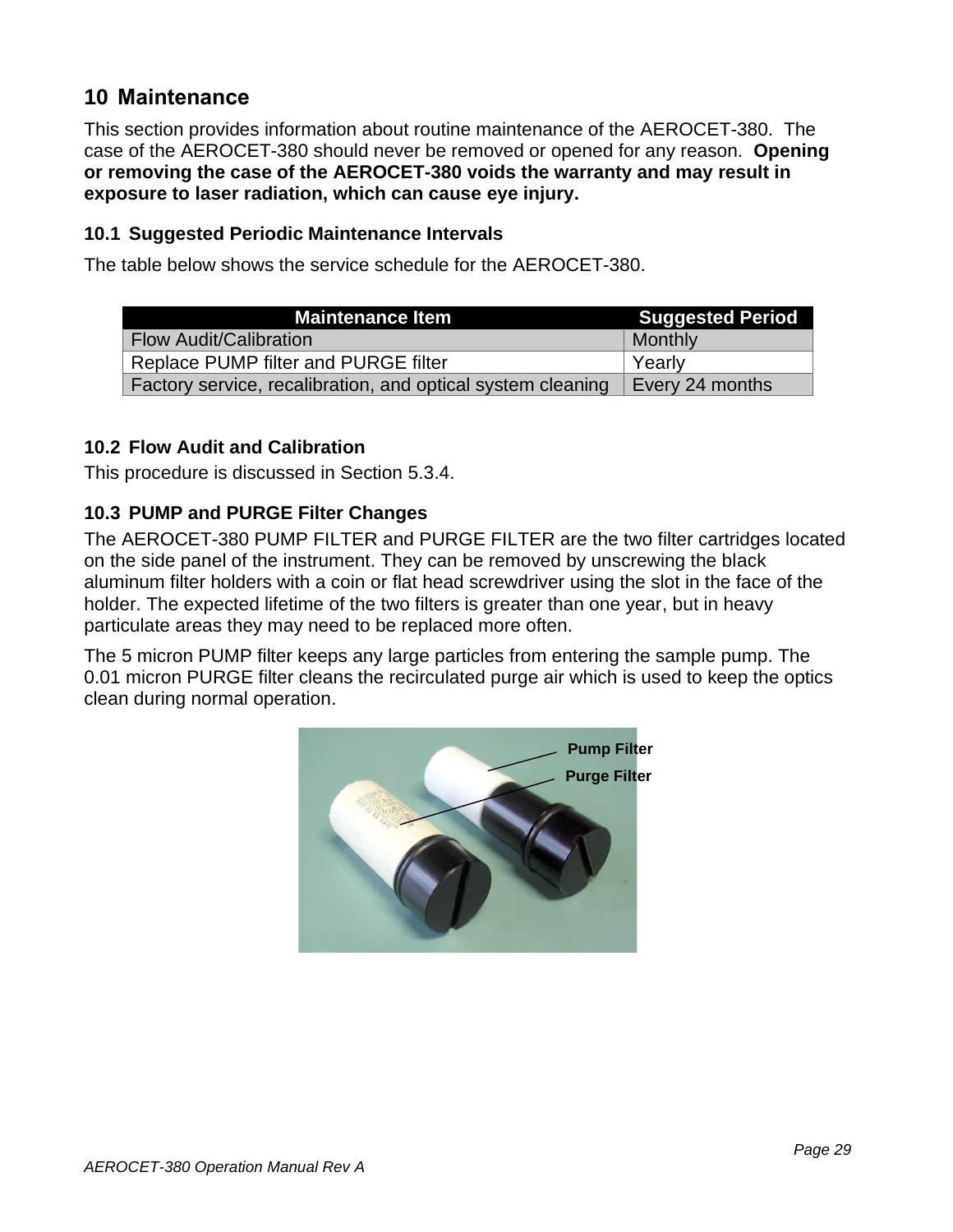## <span id="page-30-0"></span>**10.4 Factory Service**

The AEROCET-380 needs to be periodically returned to the factory for service and recalibration. The recommended period is typically two years during continuous use. However, some users establish their own interval depending on the harshness of the sampling conditions, particulate levels, and data scrutiny. High concentration operation will often require more frequent factory service.

Factory service primarily consists of optical system cleaning, laser/detector checks, and recalibration. As-found calibration checks can also be requested. Contact the Met One technical service department to schedule AEROCET-380 service. A Return Authorization (RA) number must be obtained before the unit is returned.

Refer to section [1.2](#page-5-2) to contact Met One for technical assistance and/or factory services.

#### <span id="page-30-1"></span>**10.5 Flash Upgrade**

AEROCET-380 is firmware upgradeable via the USB C serial connection using a Met One Instruments flash burn program. The flash program must be provided by Met One Instruments, Inc. Refer to section [1.2](#page-5-2) to contact Met One for more information about flash upgrades.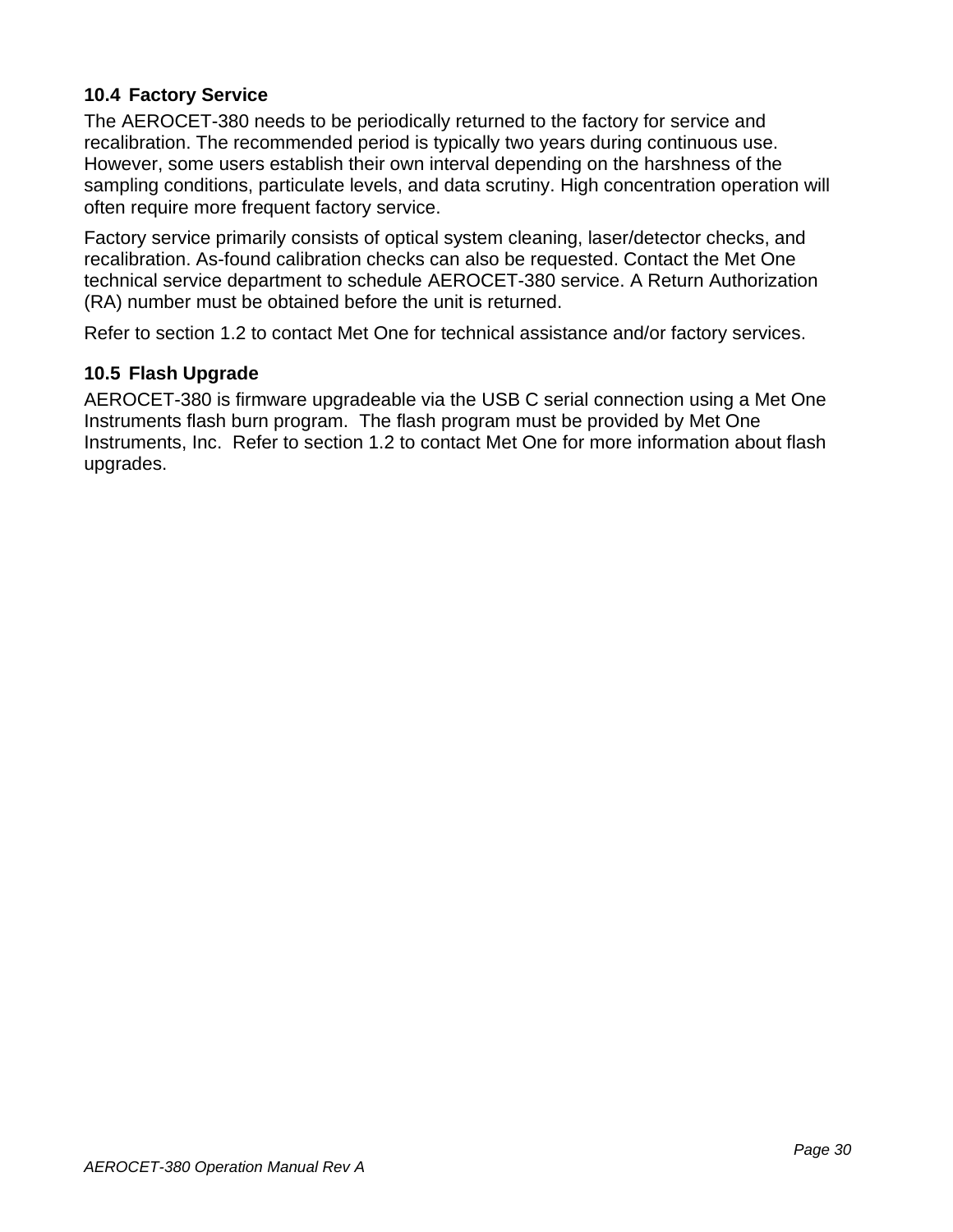# <span id="page-31-0"></span>**11 Troubleshooting**

The following section covers some common failure symptoms, causes and solutions. The AEROCET-380 case should never be removed or opened for any reason. **Opening or removing the case will void the warranty and may result in exposure to laser radiation, which can cause eye injury.** Refer to section [1.2](#page-5-2) to contact Met One for more information and technical support.

| Symptom                                              | <b>Possible Cause</b>                                            | Solution                       |
|------------------------------------------------------|------------------------------------------------------------------|--------------------------------|
| Display does not turn on                             | • Low Battery                                                    | Charge battery                 |
|                                                      | <b>Defective Battery</b>                                         | Contact service center         |
| Pump does not turn on                                | Low Battery<br>$\bullet$                                         | Charge battery                 |
| when a sample is started                             | Defective pump<br>$\bullet$                                      | Contact service center         |
| Keypad/rotary dial does not                          | Loose connector                                                  | Contact service center         |
| work                                                 | Internal hardware failure                                        |                                |
| Sample result is lower than                          | Atypical sample results may be                                   | • Audit and calibrate flow     |
| normal                                               | real                                                             | Contact service center         |
|                                                      | Flow rate is not 2 LPM                                           |                                |
|                                                      | Optics may be contaminated<br>$\bullet$                          |                                |
| Sample result is higher than                         | Atypical sample results may be                                   | Audit and Calibrate flow       |
| normal                                               | real                                                             | Contact service center         |
|                                                      | Flow rate is not 2 LPM                                           |                                |
|                                                      | Optics may be contaminated                                       |                                |
| Battery does not hold a                              | Defective or worn out battery<br>$\bullet$                       | Contact service center         |
| charge                                               | Defective charger                                                |                                |
| Flow rate does not reach                             | <b>Dirty Filter</b>                                              | Change filter                  |
| 2.0 LPM setpoint                                     | Defective pump<br>$\bullet$                                      | Contact service center         |
| Unit will not communicate                            | WiFi has not been set up<br>$\bullet$                            | Configure the Wifi connection  |
| using WiFi                                           | No internet connection                                           | per Section 7                  |
|                                                      | Wifi was originally configured<br>$\bullet$                      | Verify WiFi is enabled and     |
|                                                      | to DHCP and the IP address                                       | detected at location           |
|                                                      | has changed                                                      | • Perform a WiFi Discovery per |
|                                                      |                                                                  | Section 5.4.5                  |
| Data does not transfer<br>completely when using WiFi | High data transfer speeds can<br>$\bullet$<br>cause data to drop | Lower the WiFi baud rate       |